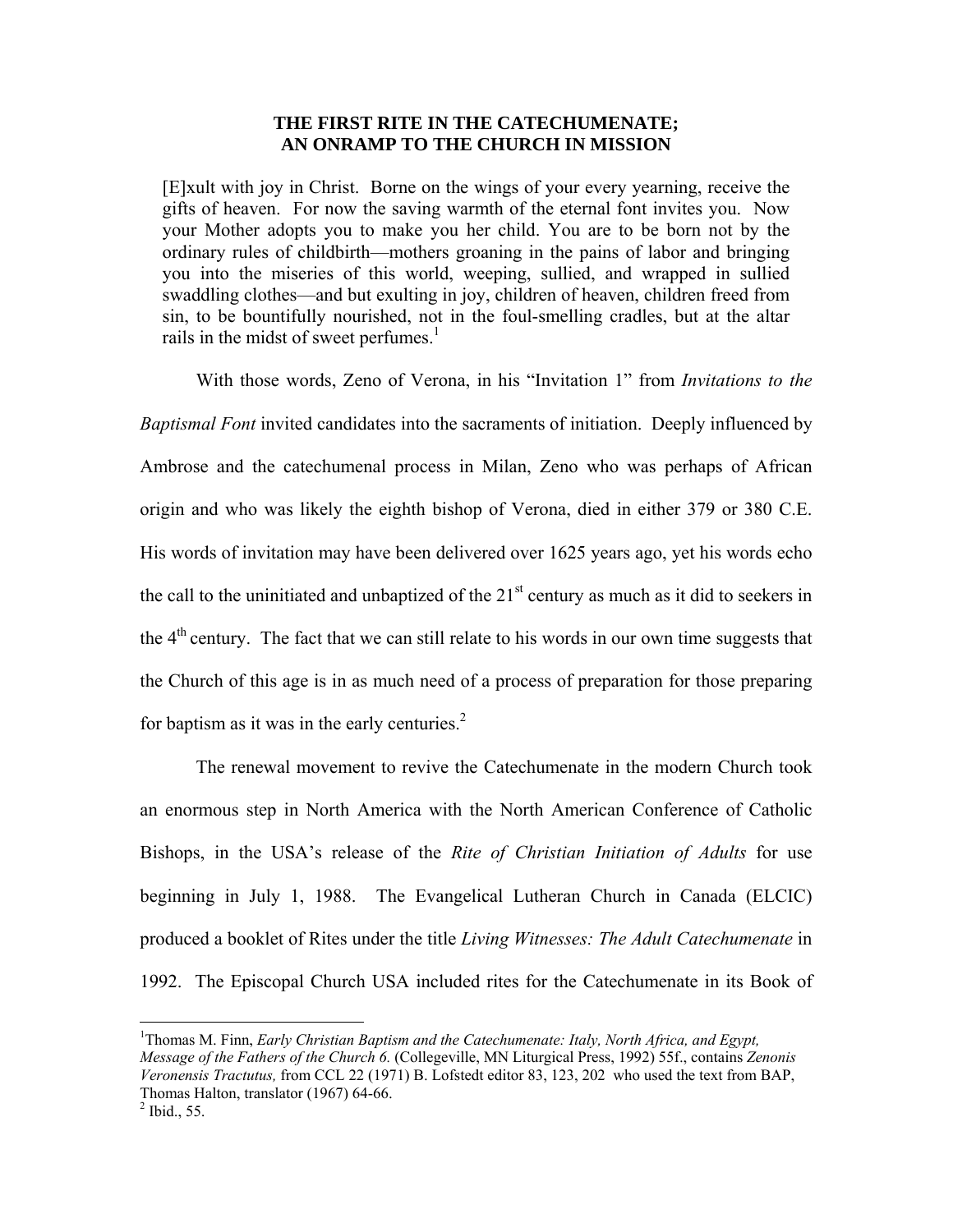Occasional Services 1994 under the title "Preparation of Adults for Holy Baptism: the Catechumenate<sup>33</sup> Two years later, Dan Benedict would produce sources for the United Methodist Church along with rites in a resource entitled *Come To the Waters; Baptism*  and Our Ministry of Welcoming Seekers and Making Disciples.<sup>4</sup> In developing this resource, Dan Benedict relied heavily upon the *RCIA* as a model for the shape of the rites it contains. The ELCIC effort, ultimately served as a model for the ELCA in 1997 with the publication of three *Welcome to Christ* booklets including a book of *Lutheran Rites for the Catechumenate*.

Within the ELCA's *Welcome to Christ – Lutheran Rites for the Catechumenate,*  the "Rite of Welcome" is one of the most profound rites celebrated by congregations and participants in the catechumenal process. The same could well be said for the "Rite of Acceptance into the Order of Catechumens" in the *RCIA,* the "Admission of Catechumens" in the Episcopal rites, "A Service for the Welcome of Hearers" in the United Methodist resources offered by Dan Benedict, or the parallel rites that have been developed by other Protestant traditions. In a research project for her dissertation funded by the Lily Endowment, Jessicah Duckworth learned that of the ELCA congregations using the Catechumenal process for preparing adults for the Sacrament of Holy Baptism, over 85% responding to the survey indicated that the "Rite of Welcome" was one of the most profound parts of the process.<sup>5</sup>

<sup>&</sup>lt;sup>3</sup> General Convention of the Episcopal Church, 1994. *The Book of Occasional Services, 1994.* (Church Publishing, Inc.: New York, 1995), 117ff.

<sup>4</sup> Daniel T. Benedict, Jr., *Come To the Waters; Baptism and Our Ministry of Welcoming Seekers and Making Disciples.* (Nashville, TN: Discipleship Resources, 1996), 109ff.

 $<sup>5</sup>$  Jessicah Duckworth, Preparer of a Ph.D. Dissertation at Princeton University, not yet completed.</sup> Interview conducted by phone by author, 31 January, 2006, from home to office.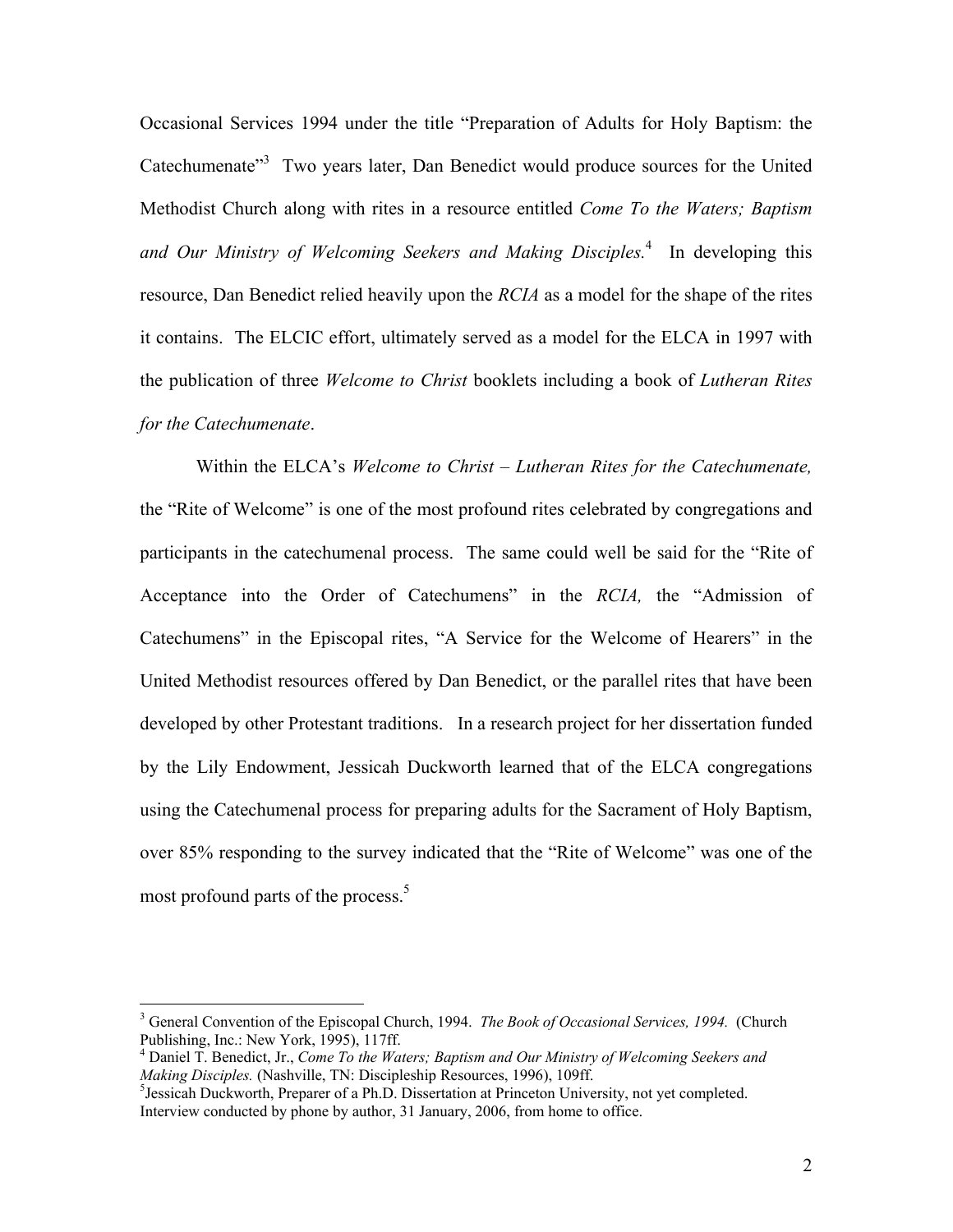For the sake of practitioners of the catechumenate, this article is intended to see how the opening rite of the catechumenal process may be viewed as relevant and even necessary part of the Church in her ongoing mission. The matter becomes particularly relevant in light of the fact that amid budget constraints, many denominations are cutting or in some cases failing to allocate any funds to the development of catechumenal ministries within their own congregations and worshiping communities.

One such case may be seen within the ELCA, which a few years ago had allocated a small sum of financial resources for a Task Force on Catechumenate. This task force learned in November, 2005, the "Rite of Welcome" under the title "Welcome to Baptism" would be the only rite from among the *Welcome to Christ* (The ELCA's Catechumenate) to be in the newly released *Evangelical Lutheran Worship.* The rite as it now appears in *Evangelical Lutheran Worship,* of *ELW,* the new worship resource which has been available for congregations since October, 2006, contains only the signing of the forehead. No other reference is made in the new truncated rite, to others possible senses which might be signed, as part of the rite. Work has begun on a new *Occasional Services Book*, though it is not yet clear what other catechumenal rites will appear in this resource. Until such time, the complete "Rite of Welcome" from the *Welcome to Christ* materials or in the *Baptismal Rites; Renewing Worship*, remains available for use in congregations.<sup>6</sup>

Among traditions that are using a renewed catechumenate, the full rite from *Welcome to Christ* or the abbreviated form in the newly released *Evangelical Lutheran Worship* contains a uniqueness that sets it apart from all other contemporary

1

<sup>&</sup>lt;sup>6</sup> Announcement made by The Rev. Barbara Berry-Bailey, from the ELCA Division for Congregational Ministries, at the ELCA, Announcement made at the Task Force on the Catechumenate meeting, 14 November 2005. St. Paul Lutheran Church, Orlando, Florida.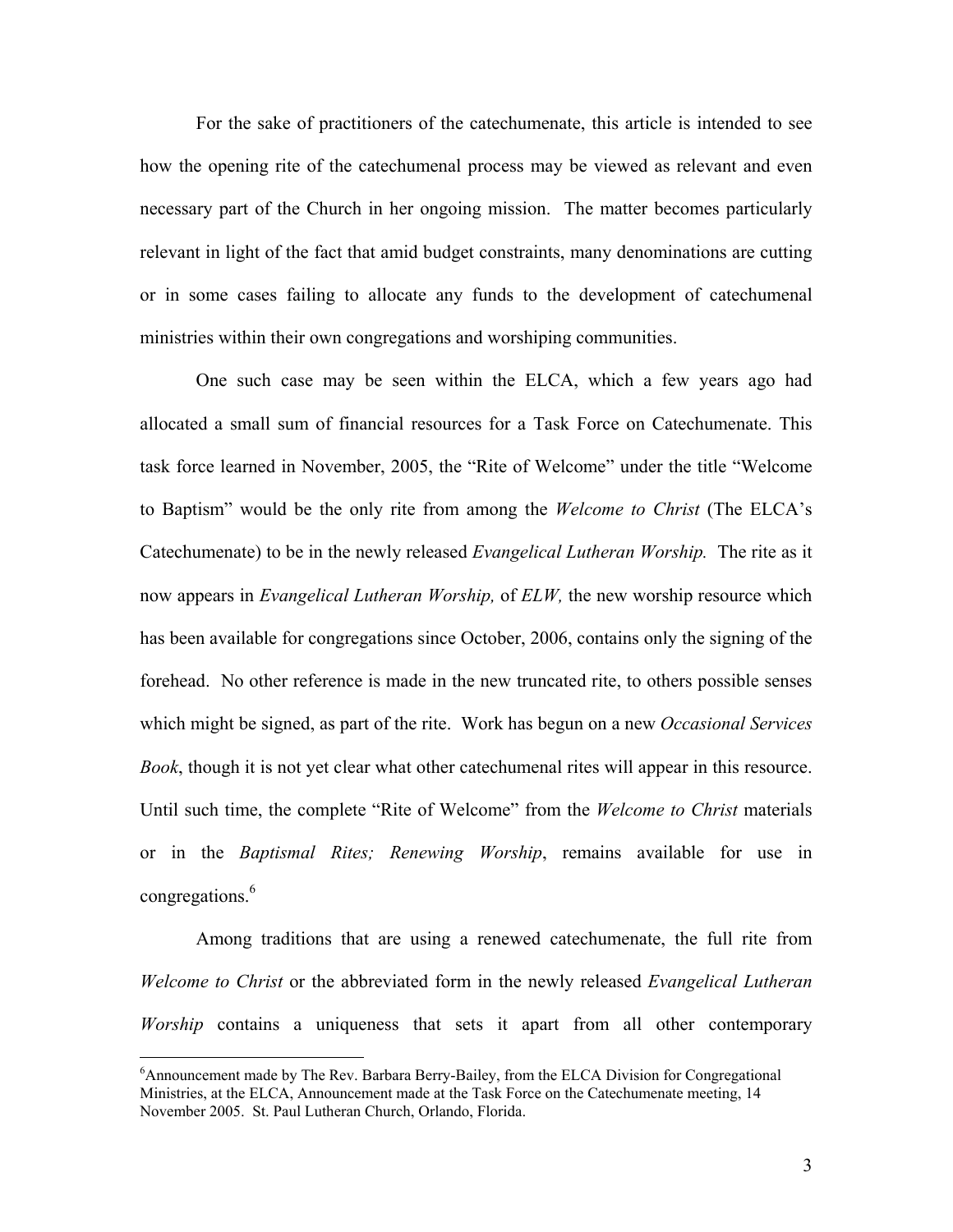catechumenal rites. In the *RCIA*, for example, only after the candidate is presented to the congregation, offered the Gospel, affirmed by their sponsors and the assembly and then signed with the cross of Christ is the candidate considered a catechumen. The rite functions to incorporate an inquirer into the Mass and ritually recognize their movement from inquirer to catechumen.

On the other hand, the ELCA's "Welcome of the Inquirers to the Catechuemenate", (to use the full title of the rite) is split into two ritual actions. The first is the "Presentation of Inquirers". This takes place usually at the entrance to the worship space. At the end of this first ritual the former inquirer formally has become a catechumen. Following an invitation to come and worship, the new catechumens take a seat with the congregation. The liturgy then begins with the Gathering Rite (Opening hymn, Apostolic Greeting, Kyrie, Hymn of Praise, Prayer of the Day) and the Liturgy of the Word. The new catechumens and sponsors are then called forward to receive the sign of the cross. This "Presentation of Inquirers" marks the movement from the time of inquiry to the time of the catechumenate. Having the ritual of "Presentation of Inquirers" function in this way makes this rite unique. The signings, regardless of the number, in the ELCA's "Rite of Welcome", therefore, becomes a sign given to ones who are already catechumens. In the other comparable rites one is considered a catechumen or hearer only at the end of at least one of the signings with the cross. Such a distinction makes the ELCA's rite unique among contemporary rites.

Historical precedent may be found for both this unique shape of the rite as employed in the *Welcome to Christ* rites and for that used by most other contemporary catechumenal entry rites used by other traditions. There are also theological, liturgical as

4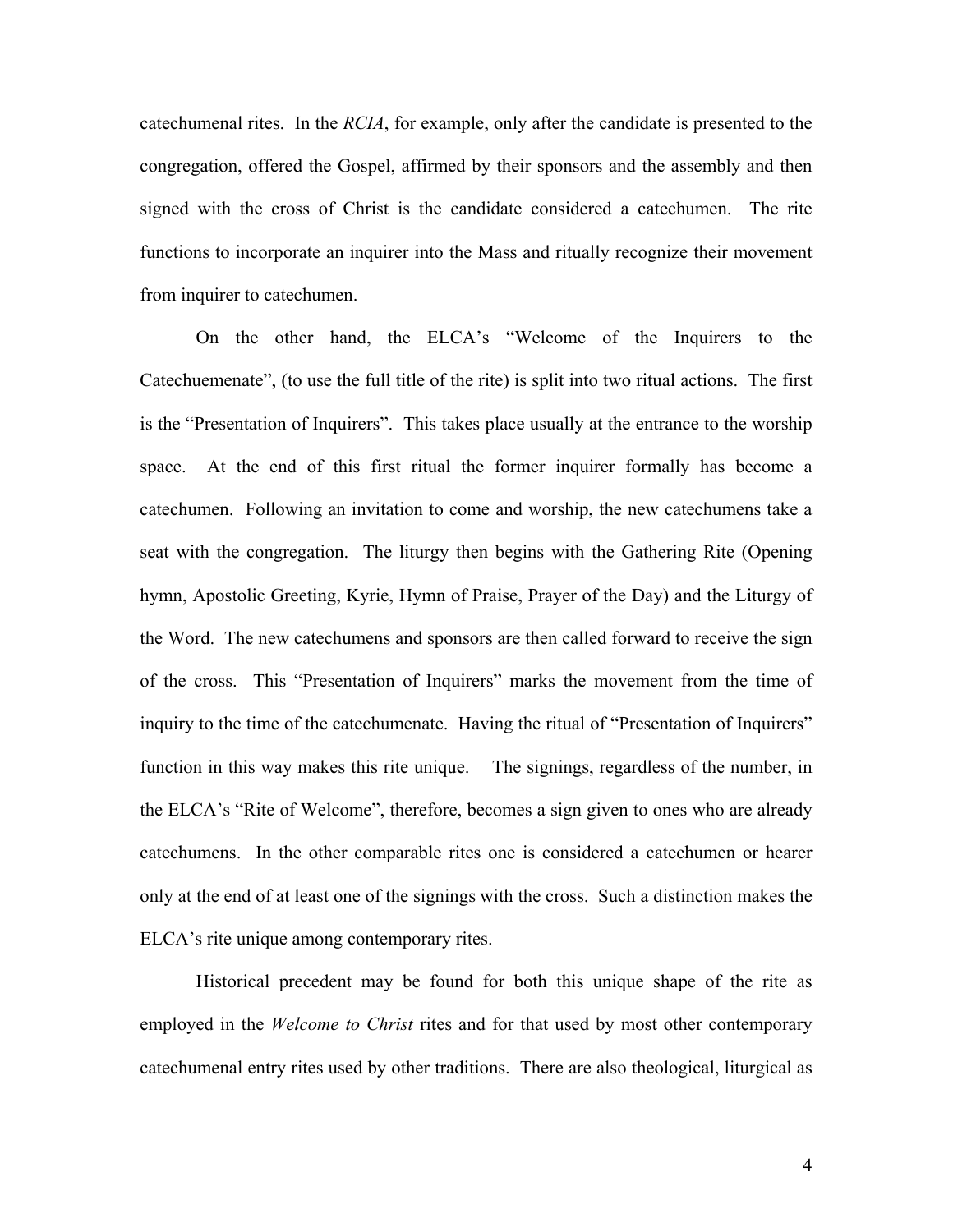well as sociological implications engendered by both the shape utilized by the ELCA on the one hand, and that used by most other denominations practicing the catechumenate on the other. These issues go far beyond the scope of this article, but this these are areas which we hope may be presented in future workshops at future North American Association for the Catechumenate (NAAC) events.

What is relevant for our purposes here is that while the *Welcome to Christ* and its "Rite of Welcome" is unique among rites in use by other traditions, it like its parallels in other denominations, assumes deliberative work of evangelization and the fostering of relationships beforehand in a time of inquiry. Yet, all too often, that which is often referred to as evangelism (or as we will say here, "evangelization"), is a catch-all for the marketing of the Church. This "marketing of the Church" often goes under the category of "Church growth" strategies. Such an understanding is not what we are referring to here as evangelization. Sometimes "Church Growth strategies" are presented as mission strategies. So for, this reason, as we enter this discussion on the entry rites to the catechumenate, it is important first to understand what a faithful process of evangelization looks like.

## *What do we mean by Evangelization?*

## **Present Reality and the Need for a Theology of Evangelization**

 There has been much discussion among church leaders, theologians, and Church observers in general, over the shift in paradigm from the age of Christendom to the present post-Christendom age. After an age, which many would suggest lasted for 1600 years until the late  $20<sup>th</sup>$  century; many long held assumptions have clearly changed. The watershed that marked the new post-Christendom paradigm is difficult to identify. As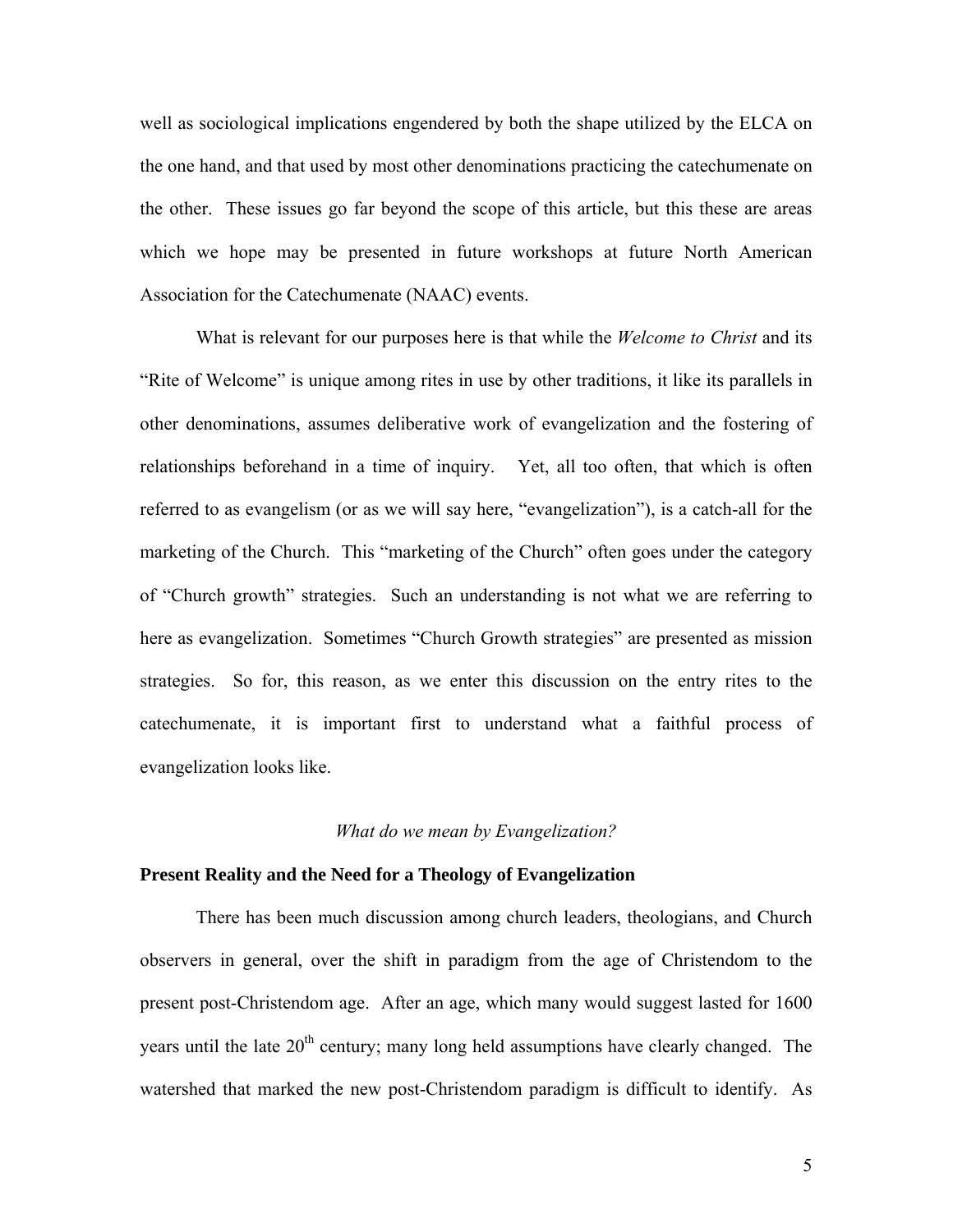Kennon Callahan has pointed out, at present "we live in one of the rare, remarkable times of humankind when a number of paradigm shifts are happening at the same time. We are living in a time when the future has come in a distinctive, extraordinary new form, the new form that humankind has never seen before."<sup>7</sup>

 The present age is marked by far more diversity of belief than there was fifty years ago. Words such as "God," faith," or "reason," when used today, may well have an entirely different meaning than before.<sup>8</sup> Often we are said to be living in a post-modern culture. One of the facets of such a present paradigm is that we are said to be living in a post-Christian culture. In an essay entitled "What is A Post-Christian?" theologian Robert Jenson begins by clarifying what it means to be living as post-moderns in the Church.

First, to be "post"-something is to be that something no longer, but not yet to be anything else either, and so to be determined precisely by what one is no longer. Second, the something one is no longer is a communal something and only so an individual something. Thus to be post-Christian is to belong to a community  $-a$ polity or civil society  $-$  which used to be Christian and whose habits of thought and policies of action are determined by that very fact. One can therefore be a post-Christian without knowing anything about Christianity  $-$  and many in the West's great cities are now in just that condition. $9$ 

Several factors mark the post Christian era or post-Christendom. Some of these include: 1) In the advance of science and technology, there is an increase in secularization which makes God no longer relevant to many. 2) Europe and America are increasingly becoming de-Christianized. 3) No longer can the world be divided into Christian and non-Christian lands divided by the world's oceans. 4) Given the

<sup>7</sup> Kennon L. Callahan, *The Future That Has Come; New Possibilities for Reaching and Growing the Grass Roots* (San Francisco: Jossey-Bass, A Wiley Company, 2002), 3f.

John P. Bowen, *Evangelism for "Normal" People; Good News for Those Looking for A Fresh Approach* (Minneapolis: Augsburg Fortress, 2002) 12. 9 Robert W. Jenson "What is A Post-Christian?" in *The Strange New World of the Gospel; Re-*

*Evangelizing in the Modern World,* ed. Carl E. Braaten and Robert W. Jenson, 21-31. (Grand Rapids, MI: William B. Eerdman's Publishing Company, 2002), 21.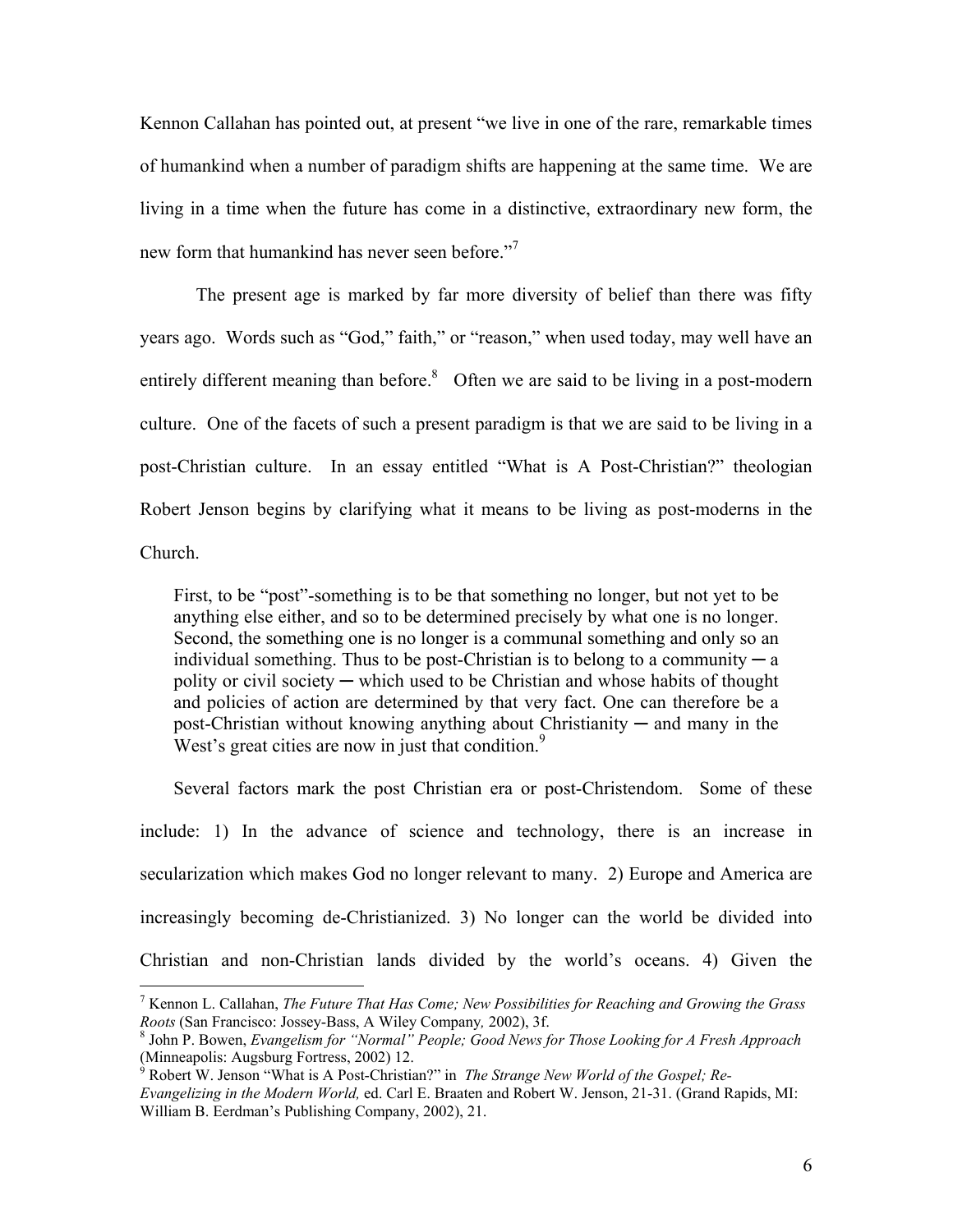subjugation and exploitation of non-Caucasian peoples, western Christians, latent with guilt over past misdeeds are often unable or unwilling to offer aid to non- Christian peoples in other parts of the world. 5) In a world in which the rich become richer and the poor poorer, rich Christians, in the midst of the disparity, are often reluctant to share their wealth. 6) After centuries of western theology and western ecclesiastic ways being infused into the newer churches of the developing world, now the "newer churches" are increasingly hostile to having the church of the developed world dictate policy.<sup>10</sup>

 Never before has this tension between the church in the developed world or northern hemisphere nations and the church of the developing world or southern hemisphere, been manifested with the visibility than is the case with the Anglican Community. Within the Lutheran Federation, which has traditionally been a federation of communions, there has been a mutual recognition which has moved its 140 members to view itself as a common Lutheran world communion. At the same time disagreements have resulted in tensions within the Anglican Communion. The section on the "Care of Dissenting Groups" within the *Windsor Report* is an attempt to calm the waters and prevent the Anglican Communion from becoming a "world federation of communions."<sup>11</sup>

 Some might see these tensions as dangerous for the Church. Yet, as a result of these tensions or perhaps in spite of them, there are noticeable changes with respect to the composition of congregations in the northern hemisphere. David Barrett reported in 1982 in *The World Christian Encyclopedia* that in Europe and North America, an average of

<u>.</u>

<sup>10</sup> David J. Bosch, *Transforming Mission; Paradigm Shifts in Theology of Mission* (Maryknoll, New York: Orbis Books, 1991) 3f.

<sup>&</sup>lt;sup>11</sup> Anglican Communion Office, *The Lambeth Commission on Communion: The Windsor Report, 2004* (London: The Anglican Consultive Council, 2004) 58ff.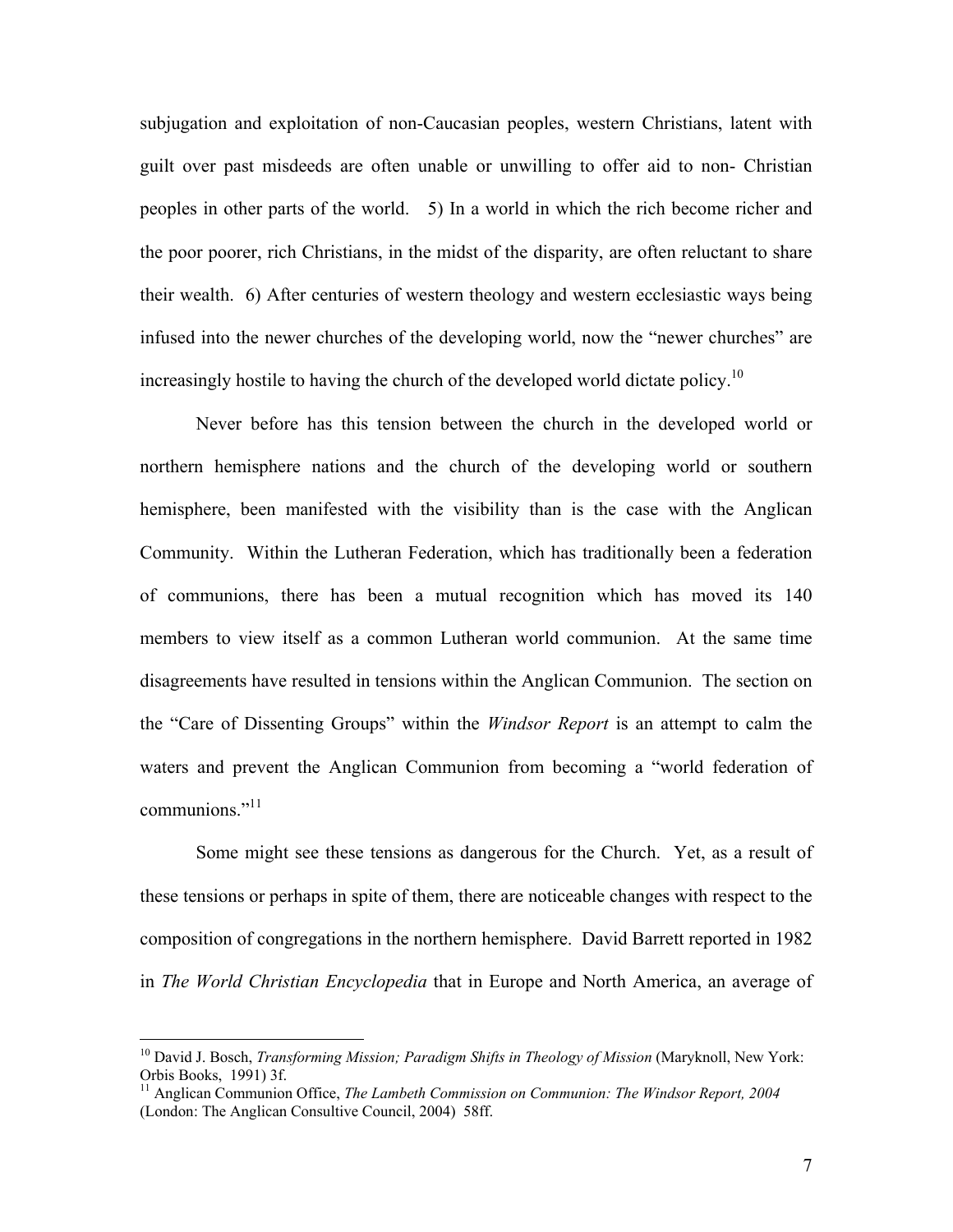53,000 persons are leaving the Christian Church, Sunday in and Sunday out. This is not 53,000 persons leaving from one congregation or even one denomination for another. This is 53,000 persons leaving the Christian Church every week.<sup>12</sup>

 Such a statistic, if it is to be believed, is evidenced in a study of the National Opinion Research Center (NORC) at the University of Chicago, which reports the dramatic drop in the number of persons who claim to belong to Protestant denominations in the United States. More startling yet, in this study, "Protestant" includes all post-Reformation groups including the rapidly growing Church of Jesus Christ of Latter Day Saints or Mormons, and Jehovah's Witnesses. From 1993 to 2002 this number dropped from 65 to 52 percent. During the same period the number of persons considering themselves Roman Catholic held steady at 25 percent. At the same time persons who indicated they belonged to other groups including Eastern faiths, Islam, Orthodox Christians and Native American faith groups increased from three to seven percent.<sup>13</sup>

 For moment let us consider the case of the Evangelical Lutheran Church in America (ELCA). Within the ELCA since its inception from three predecessor Church bodies in 1988, there has been a dramatic statistical decline in baptized membership over its seventeen year history. In 1987 the Rev. Lowell G. Almen, ELCA Church Secretary, reported the baptized membership of the new church body to be at 5.2 million. By 2005, just prior to the ELCA's Bi-annual Churchwide Assembly, that same statistic for the preceding year was reported to by Pastor Almen to have fallen to 4.9 million.<sup>14</sup>

 $12$  Bosch, 3.

<sup>13</sup>J. Paul Rajashekar, "Navigating Difficult Questions" in *The Evangelizing Church; A Lutheran Contribution,* ed. Richard Bliese and Craig Van Gelder, (Minneapolis: Augsburg Fortress, 2005), 93 and footnote on 164.

<sup>&</sup>lt;sup>14</sup>http://www.elca.org/news/table.html ELCA News Service, July 29, 2005.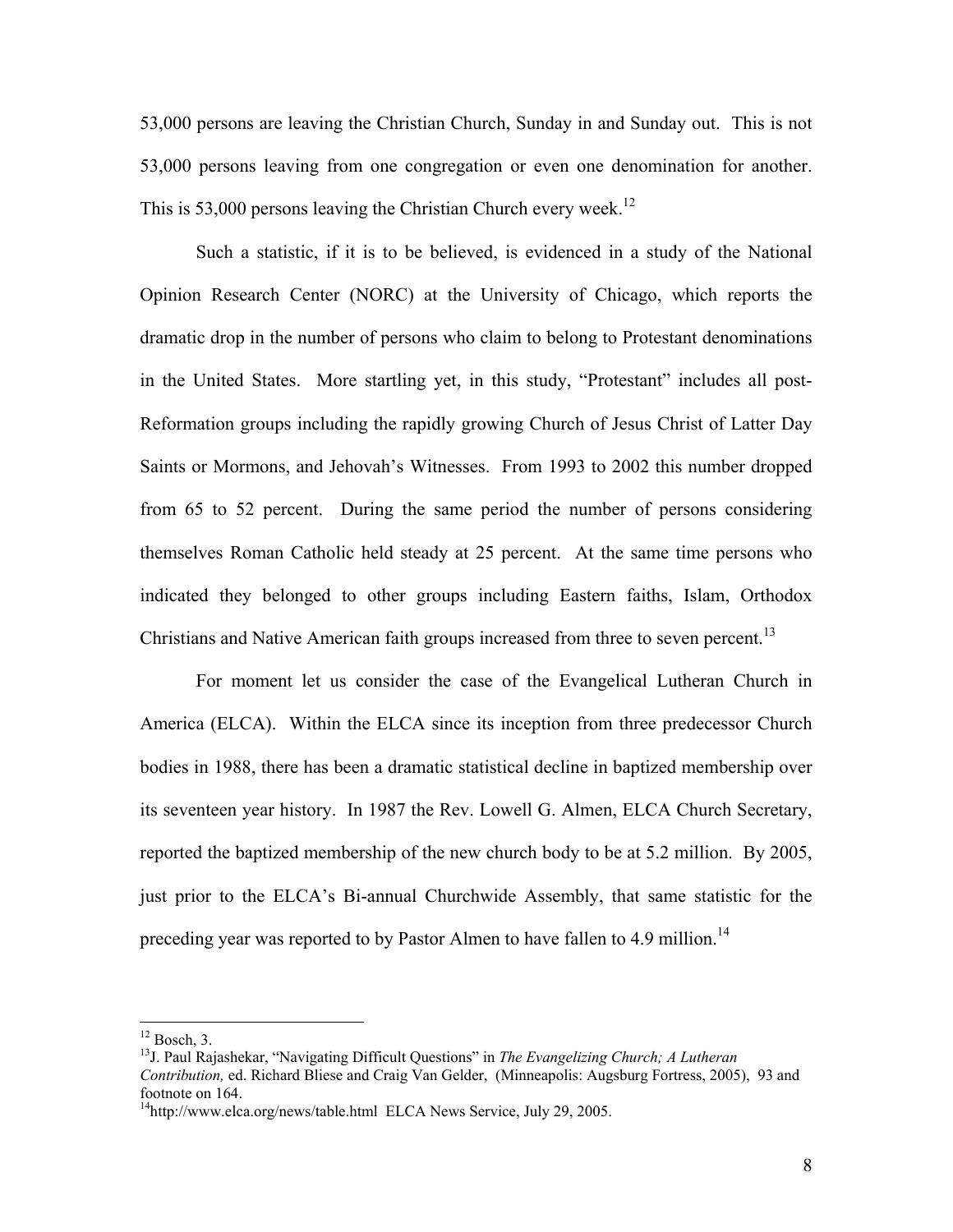Such statistics among Protestant church bodies in North America would seem to be more the norm than the exception. Such shifts from Christendom to post-Christendom may seem to some as a cause for alarm. However, such changes in the culture in which we do ministry require that we evaluate our theology of evangelization; otherwise, we may see our evangelization efforts purely for the purposes of halting present trends. In fact, the editors and authors of *The Evangelizing Church; A Lutheran Contribution* share similar concerns. The term Evangelism is often associated with "outreach programs or specialized activities for which the church is responsible." So, for the same reason, here we shall use the term evangelization as what the community is to do as well as be.<sup>15</sup>

 Rather than doing such *emergency evangelization*, the purpose of our endeavor should be understood from the beginning as an extension of what it is to be a faithful Church living out her mission. Such an endeavor of faithfully proclaiming Christ in our world may look quite different than that of our grandparent's generation. Robert Jenson reminds us of the task at hand in the given situation. "We need to face ….[a] fact often spoken of but rarely acted upon: that the West is now a mission field. We can no longer count on the culture doing half our work for us."<sup>16</sup> But if we are to understand the theology of evangelization, we must first appreciate the difference between evangelization and mission and how evangelization fits into the large theology of mission. However, to appreciate a theology of mission, we must digress yet one more step, and understand a theology of what God's mission or the *missio dei* is apart from the Church's mission. It is to that endeavor we first turn.

## **The** *Missio Dei*

<sup>15</sup>Richard, Bliese, "A Lutheran Confession" in *The Evangelizing Church; A Lutheran Contribution,* ed. Richard Bliese and Craig Van Gelder, (Minneapolis: Augsburg Fortress, 2005), 9.

 $16$  Jenson, 29.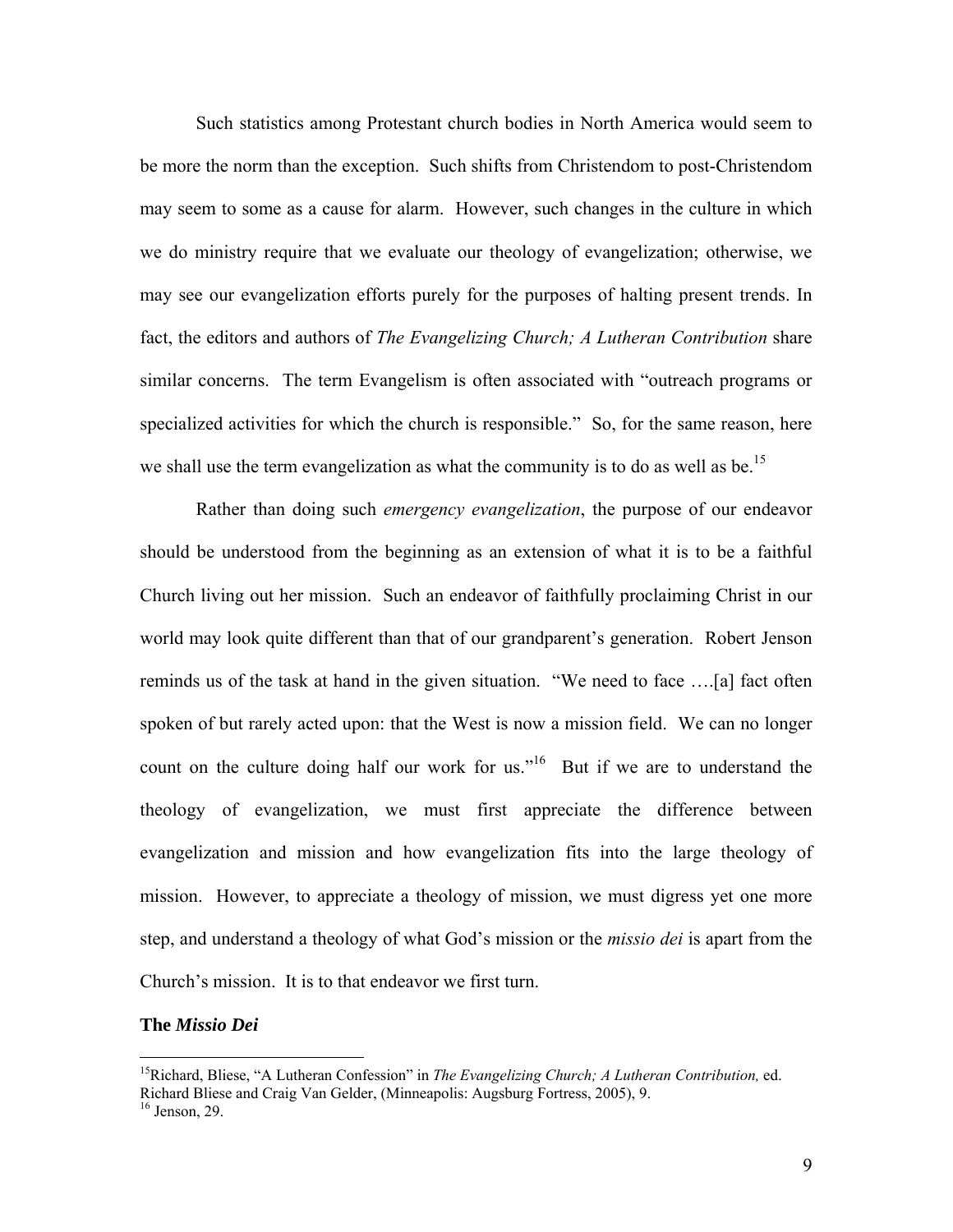In Exodus 15 we hear the story of the defeat of the Pharaoh, his horsemen, his chariots and all of the chariot riders in the Sea of Reeds or *Yam Suph.* In the sight of so great a victory in which the God of the Israelites has defeated the god of the Egyptians, Pharaoh, Moses and the people sing a song to the Lord in thanksgiving for the victory. Afterward, Miriam, the prophetess and the sister of Aaron, takes a timbrel and with the women sings in Exodus 15:21b what serves in the text as an antiphon to the "Song of Moses", The women sing: "Sing to the LORD, for he has triumphed gloriously; horse and rider he has thrown into the sea." This liturgical antiphon sung by the Israelites in antiquity, likely precedes the J Source making it likely the oldest verse in the Hebrew Scriptures.<sup>17</sup>

 Through this ancient antiphon, announcing the victory of God at *Yam Suph,* we hear the ancient Israelites reveal the earliest formulation of the *Missio Dei*. This victory is not a victory exclusively for the sake of God achieving victory over Pharaoh. Instead the victory at *Yam Suph* is intended that God might call a people together out of bondage, that he might make a covenant with them. As God proclaims, in the beginning of the Decalogue, as contained in both the Sinai Covenant of Exodus 20 and Moses exhortation of Deuteronomy 5: "I am the LORD your God, who brought you out of the land of Egypt, out of the house of slavery." The God of Israel has accomplished so great a victory, called a people out of Egypt in order that as Moses, the mouth piece of Yahweh tells Pharaoh in Exodus 5, so "they will celebrate a festival to me in the wilderness." Now through plagues, the sign of the Passover, the victory at the sea, and the Sinai Covenant, the Israelites witness the accomplishment of the *missio dei.* The *missio dei* is not just that

1

<sup>&</sup>lt;sup>17</sup> Martin Noth, *Exodus; A Commentary.* (Philadelphia: Westminster Press) trans. J.S. Bowden from the German *Das zweite Buch Mose, Exodus,* 1962), 121.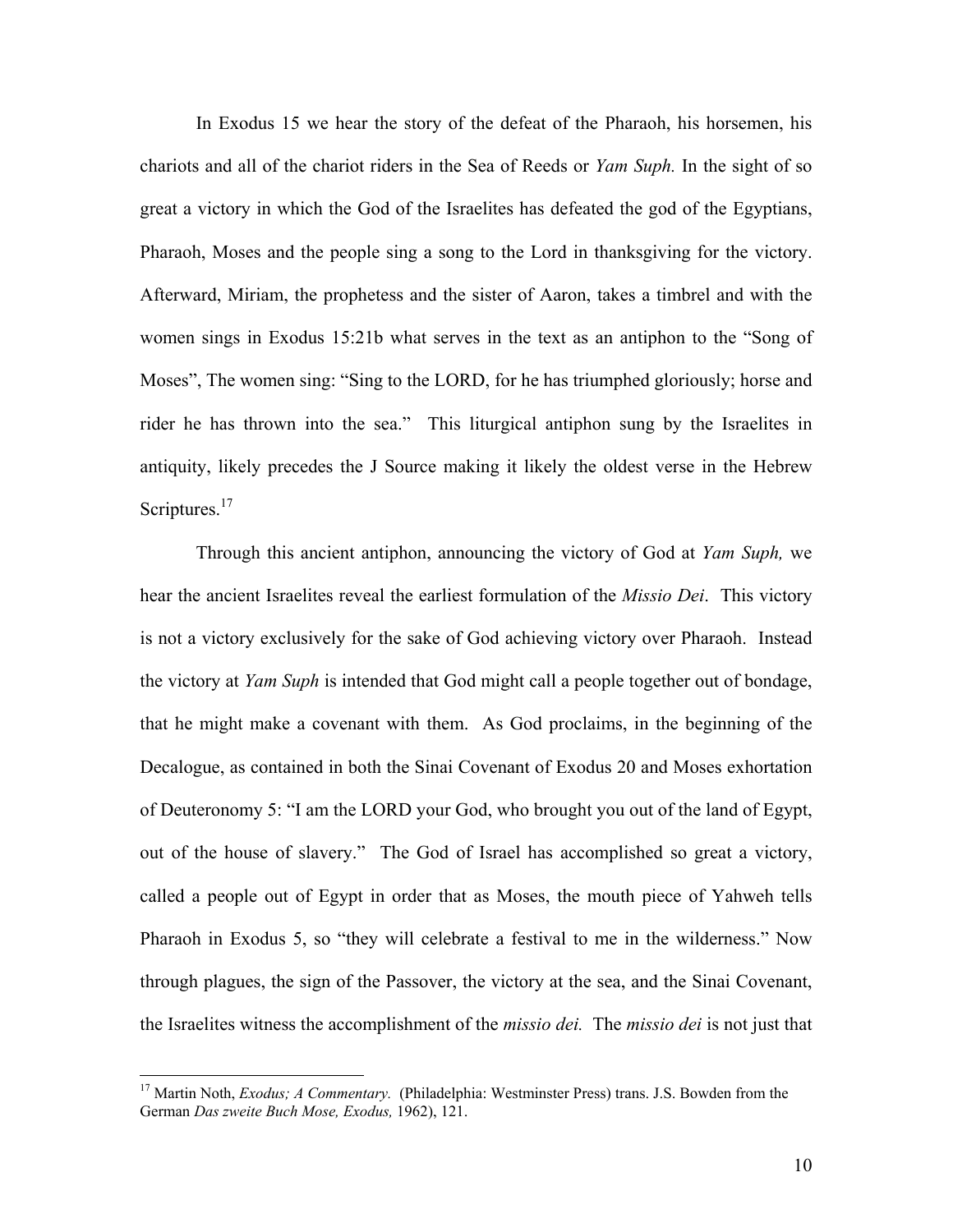God is a God of liberation freeing an oppressed tribe of slaves. Rather, the overarching *missio dei* is that the Israelites might become a free people who would go into the wilderness to worship their God. Yet, the story of Israel is not just a story of freedom and covenant; it is a story of a disobedient people whom God chooses to reclaim again and again despite their unworthiness. As Robert Jenson has noted, "Genesis begins with the Exodus, and here we find that no sooner is the covenant established than it is broken, and this peoples' brokenness determines the whole subsequent history of Israel."18 Therefore we see the pre-Israel of Genesis through this retro-view.

Herein lies the hermeneutic for properly understanding Genesis 3. It is also the lens through which we interpret the Abrahamic Covenant of Genesis 12-17. God calls Abraham from Ur, promises that he will be the father of nations. Abraham is promised a son through his wife Sarah, though she is beyond child bearing years. God and God alone makes a covenant by going through the animal halves in an ancient ritual. Normally two contractual partners would have gone together through the animal parts to seal this covenant, through this ritual. Yet, God makes the contract binding upon himself while Abraham sleeps. Sarah bears a sign as God has promised named Isaac, (or he laughs), because despite the laughter of disbelief, God has the last laugh as the upholder of the covenant.

The prophets in the generations to come will have to remind Israel that the covenant God made with them extends through Abraham to the nations. In Chapter 25, the prophet speaks of the great eschatological banquet to which all of these nations, even

the enemies of Judah, will be invited:

 $18$  Jenson, 24.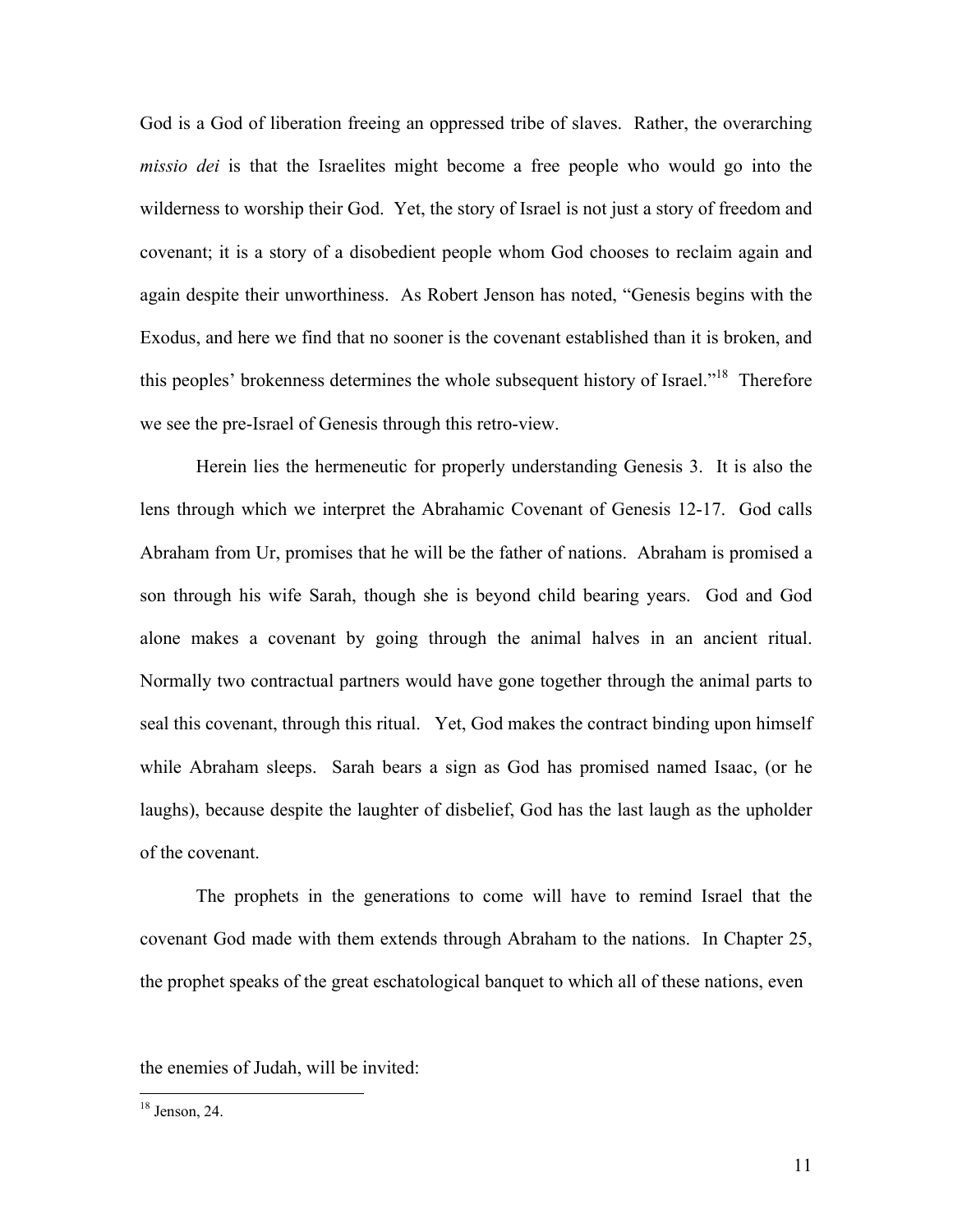6 On this mountain the LORD of hosts will make for all peoples a feast of rich food, a feast of well-aged wines, of rich food filled with marrow, of well-aged wines strained clear. <sup>7</sup>And he will destroy on this mountain the shroud that is cast over all peoples, the sheet that is spread over all nations; he will swallow up death forever. <sup>8</sup> Then the Lord GOD will wipe away the tears from all faces, and the disgrace of his people he will take away from all the earth, for the LORD has spoken.

In the return from the exile made possible by the Edict of Cyrus, Isaiah 42 reminds the people of Judah:

<sup>6</sup>I am the LORD, I have called you in righteousness, I have taken you by the hand and kept you; I have given you as a covenant to the people, a light to the nations, <sup>7</sup> to open the eyes that are blind, to bring out the prisoners from the dungeon, from the prison those who sit in darkness.

The covenant is not an exclusive covenant. It is a covenant embracing all of God's creation. The *missio dei* is that all of God's creation might be drawn to the light which is Israel, that all nations might see in her what it is to be a covenant people.

 Within the Deutero-Pauline letters, we see exhibited an inclusivity in the *missio dei* that shows the New Testament's continuity with the writings of the Hebrew Scriptures in that all creation, not just people, will be welcomed into the final kingdom. The Apostle writes to the Colossian Christians in the First Chapter: "<sup>19</sup>For in him [Christ] all the fullness of God was pleased to dwell,  $^{20}$  and through him God was pleased to reconcile to himself all things, whether on earth or in heaven, by making peace through the blood of his cross."

 The Gospel writer of Matthew, as is the case with the other Gospel writers, tells the Gospel of Jesus Christ by reading the events of Jesus' life and ministry through the lens of the cross and resurrection. One thing that makes the first Gospel in the Canon unique is the way in which the gospel writer tells us about the ministry of John the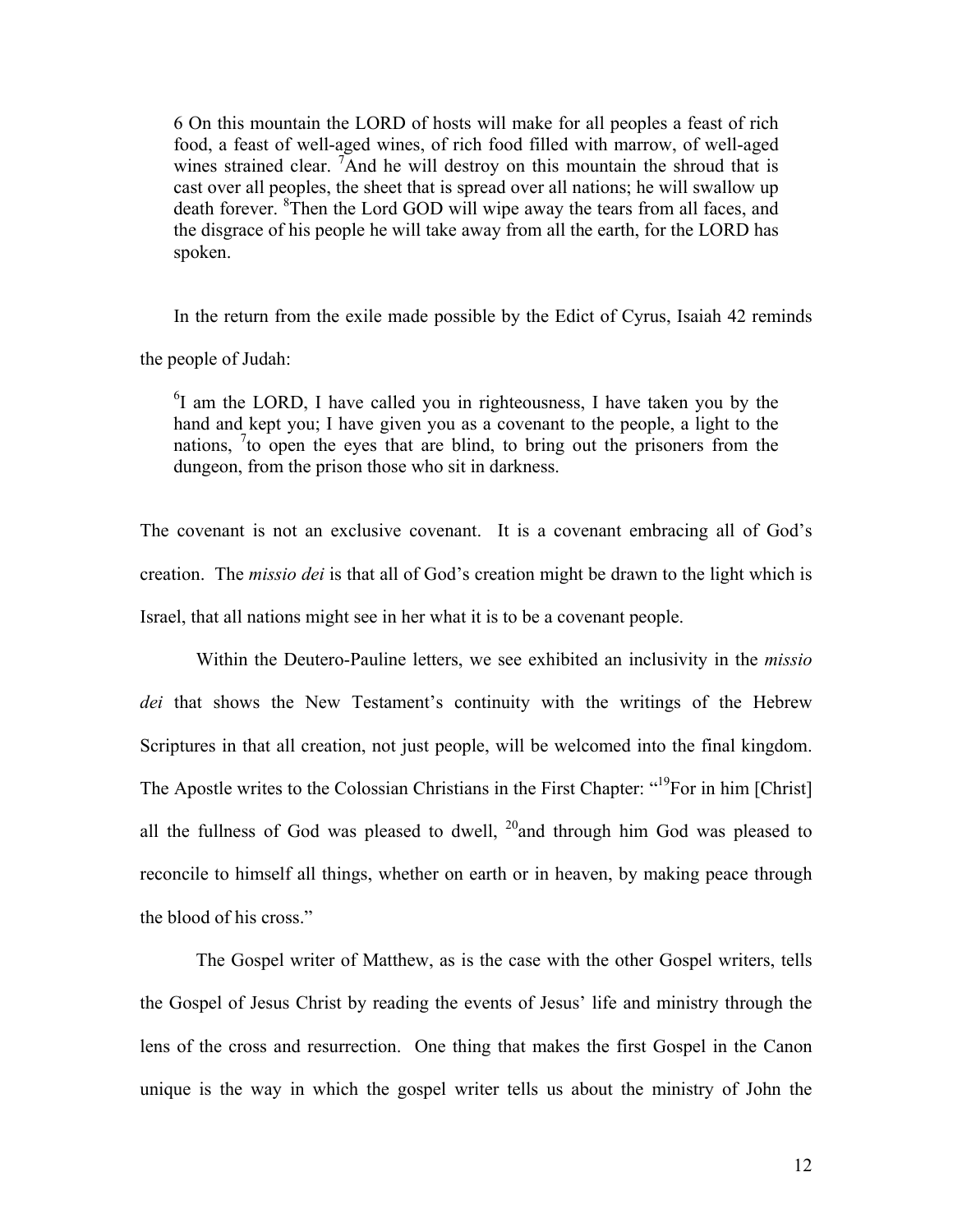Baptist. John, as the herald and forerunner to the Christ, tells us that "The kingdom of heaven has come near." However, we would be making a great mistake if we confused the *Basileia Tou Theou* (Kingdom of God) with the *ekklesia* (Church). What Jesus comes to establish, particularly in Matthean theology, is the *Basileia.* The inbreaking of the kingdom, which is central to Jesus' ministry and central to his own understanding of his mission, is, as David Bosch has said, the "starting point and context for mission."<sup>19</sup>

 While the *Basileia* is not the same thing as the *ekklesia,* it does incorporate the *Basileia.* This distinction has not always been made clear in the minds of some. However, this understanding is pivotal in our overall focus on the theology of evangelization. The in breaking of *Basileia* is accomplished by the work of the Holy Spirit. It could be argued that this theology is the overarching theme for the writer of Luke and Acts. Among Luther, Calvin and later Wesley, it was presupposed that the work of the Holy Spirit works exclusively within the *ekklesia.* Martin's Luther's explanation of the third article of the Creed is indicative of this. In the "Large Catechism" Luther explains: "the Holy Spirit continues his work without ceasing until the Last Day, and for this purpose he has appointed a community on earth, through which he speaks and does all his work."<sup>20</sup>

 If the Church is to bear faithful witness this activity of the *Missio Dei* as God's Kingdom is breaking into the world, then we should carefully discern what the *Missio Ekklesia* is*.* 

## **The** *Missio Ekklesia*

 $19$  Bosch, 31f.

<sup>20</sup> Robert Kolb, T. J. Wengert, & C. P. Arand,. *The Book of Concord: The Confessions of the Evangelical Lutheran Church.* (Minneapolis: Fortress Press, 2000), 439.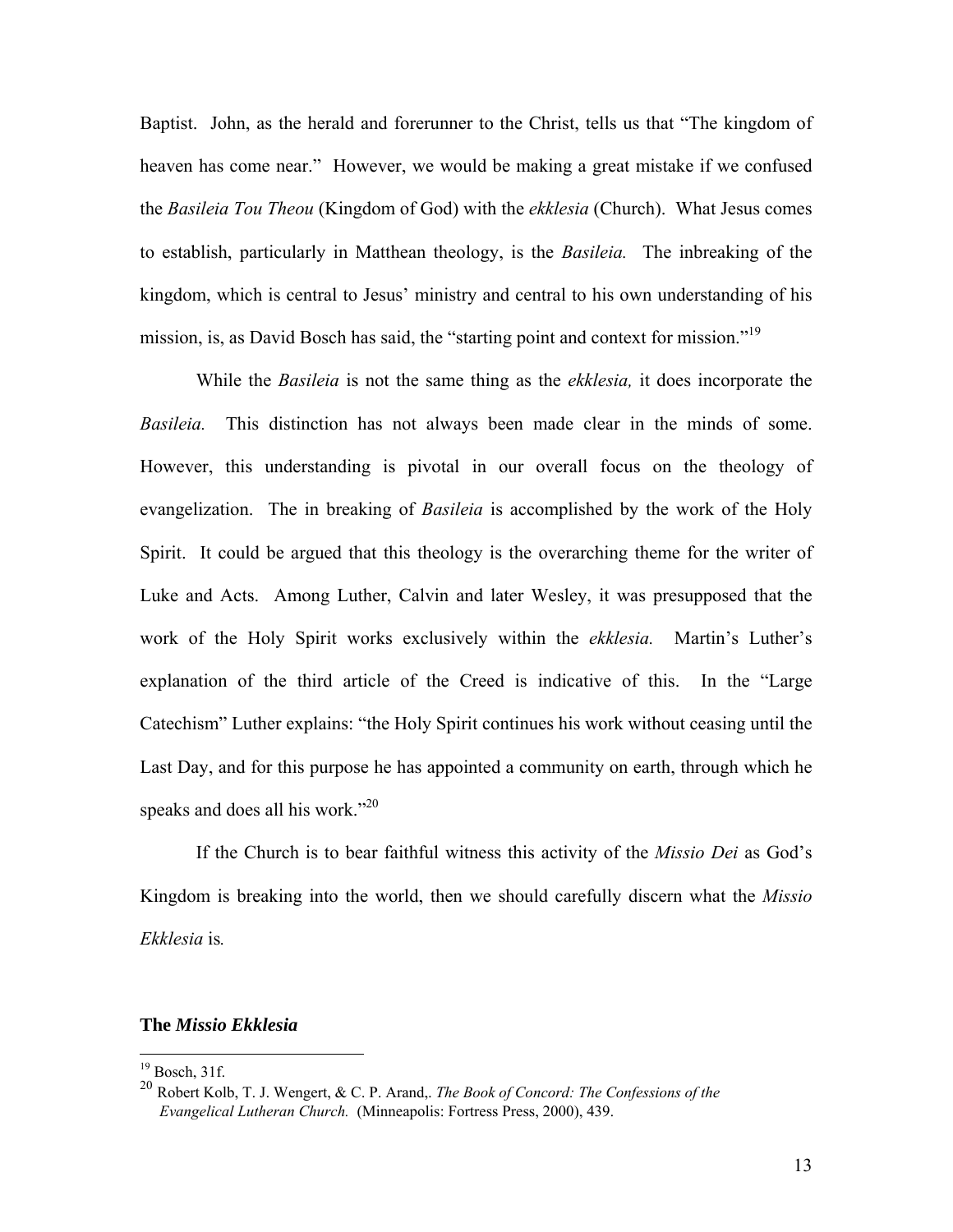In the book of Acts, following the activities of the Jewish harvest festival of Pentecost and the reception of the gospel and the baptism of new believers, the author of Luke Acts tells us in 2:42 that "They [the community of believers] devoted themselves to the apostle's teaching and fellowship, to the breaking of bread and the prayers." This might well be considered the mission statement of the Church. Certainly this is similar to what Justin Martyr describes the church of around 150 AD to be like when in the *First Apology of Justin Martyr* after discussing the baptismal entry of the believer and before revealing to the Emperor how the gifts are shared with the poor he says:

Having ended the prayers, we salute one another with a kiss. There is then brought to the president of the brethren bread and a cup of wine mixed with water; and he taking them, gives praise and glory to the Father of the universe, through the name of the Son and of the Holy Ghost, and offers thanks at considerable length for our being counted worthy to receive these things at His hands. And when he has concluded the prayers and thanksgivings, all the people present express their assent by saying Amen. This word Amen answers in the Hebrew language to *ge/noito* [so be it]. And when the president has given thanks, and all the people have expressed their assent, those who are called by us deacons give to each of those present to partake of the bread and wine mixed with water over which the thanksgiving was pronounced, and to those who are absent they carry away a portion.<sup>21</sup>

 Among the Confessional documents of the Lutheran Church is the "Augsburg Confession". In the Latin text of that document it speaks of the ministry of the church in

Article V saying:

 " so that we may obtain this faith, the ministry of teaching the gospel and administering the sacraments was instituted. For through the Word and sacraments as through the instruments the Holy Spirit is given, who affects faith where and when it pleases God in those who hear the gospel...

<sup>&</sup>lt;sup>21</sup> Apology of Justin Martyr at http://www.catholic-forum.com/saints/stj29002.htm.  $^{22}$  Kolb, 41.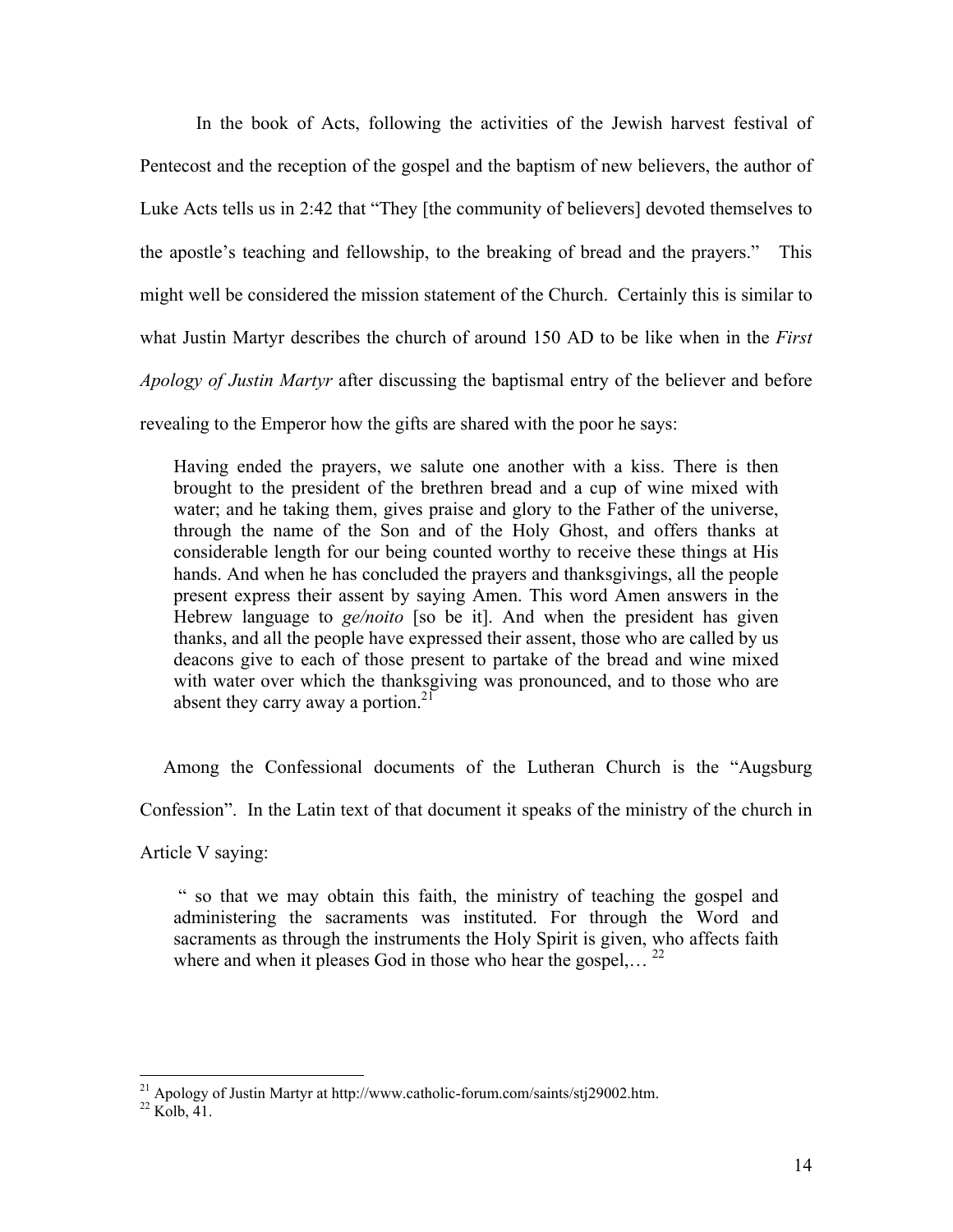This may seem remarkably similar to those of the Reformed traditions who have been shaped by "The Heidelberg Catechism". In that Catechism "Part II: Deliverance: God the Holy Spirit" speaks of the "holy catholic church" in a similar vein:

## **Lord's Day 21 Q & A 54**

 $\overline{a}$ 

**Q. What do you believe concerning "the holy catholic church"?**

A. I believe that the Son of God through his Spirit and Word, out of the entire human race, from the beginning of the world to its end, gathers, protects, and preserves for himself a community chosen for eternal life and united in true faith. And of this community I am and always will be a living member.<sup>23</sup>

Among Episcopalians in the United States the Catechism in the *Book of Common Prayer* in its explanation of the "Church" poses it this way. "Q. Why is the Church described as holy? A. The Church is holy, because the Holy Spirit dwells in it, consecrates its members, and guides them to do God's work."24 Among Canadian Anglicans the words are quite similar in the catechisms understanding of the Church. "*Question*. Why is it called Holy? *Answer*. Because the Holy Spirit dwells in it, sanctifying all its members and endowing them with gifts of grace.<sup>225</sup>

 In the United Methodist Church's *Book of Discipline* which contains the "Confession of Faith of the Evangelical United Brethren Church", a predecessor Church body to the largest Methodist denomination in the United States, "Article 5—The Church" states:

We believe the Christian Church is the community of all true believers under the Lordship of Christ. We believe it is one, holy, apostolic and catholic. It is the redemptive fellowship in which the Word of God is preached by men divinely

<sup>23</sup> The Office of the General Assembly, *The Constitution of the Presbyterian Church (U.S.A.) Part I Book of Confessions,* (Louisville, KY: Presbyterian Distribution Services, 2002)., 37. 24The Episcopal Church USA, *Book of Common Prayer, 1979,* (New York: The Church Hymnal

Corporation and the Seabury Press, 1979) 854.

<sup>&</sup>lt;sup>25</sup> General Synod of the Anglican Church of Canada, *The Canadian Book of Common Prayer* (Toronto, Ontario: The General Synod of the Anglican Church of Canada, 1962) 544.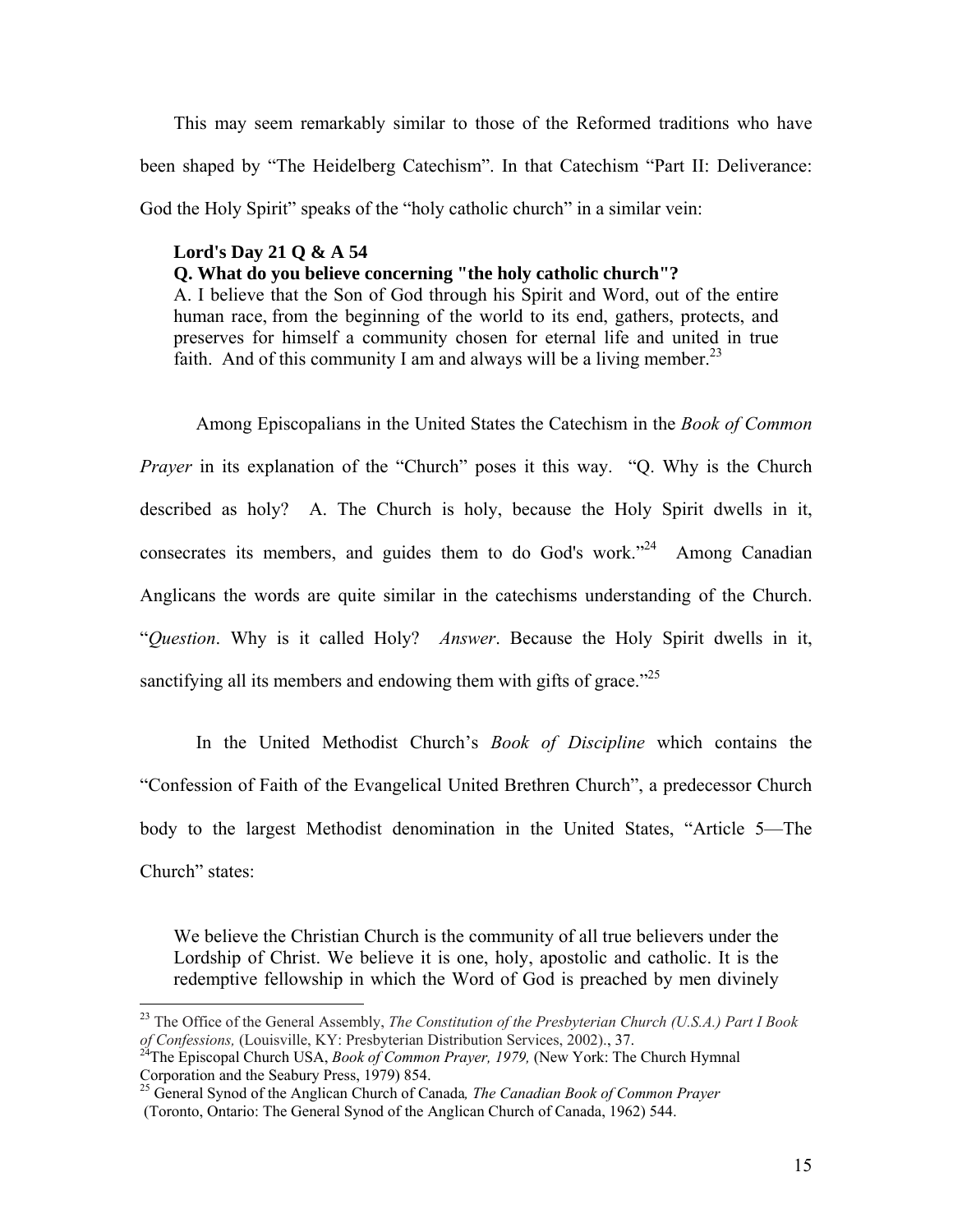called, and the sacraments are duly administered according to Christ's own appointment. Under the discipline of the Holy Spirit the Church exists for the maintenance of worship, the edification of believers and the redemption of the world. $26$ 

In the Presbyterian Church USA now using the *New Presbyterian Catechism, The* 

*Study Catechism: Confirmation Version*, in "Question Four" reflects the theology of

Calvin and Geneva reform.

 $\overline{a}$ 

Question 4. **How do you live in the communion of the Holy Spirit?** By the Holy Spirit, I am made one with the Lord Jesus Christ. I am baptized into Christ's body, the church. As a member of this community, I trust in God's Word, share in the Lord's Supper, and turn to God in prayer. As I grow in grace and knowledge, I am led to do the good works that God intends for my life.<sup> $27$ </sup>

While there is considerable ecumenical convergence and agreement that it is the

Holy Spirit that guides the Church's mission, yet, even so, we find ourselves, as we have said above, in a radically different context unknown to our grandparents. The church is,

as it were, a gathering of resident aliens in a post-modern world. Yet, we are called, as

was the Church at the time to of the writing of I Peter, to fulfill our mission in such a

milieu. For the sake of this *missio ekklesia,* God has called the Church into being through

the work of the Holy Spirit. In an environment in which the Christian community found itself to be "resident aliens", the author of I Peter reminds his community living around

<sup>&</sup>lt;sup>26</sup> United Methodist Publishing House, *The Book of Discipline of the United Methodist Church* (Nashville, TN: United Methodist Publishing House 2004)147f.

<sup>&</sup>lt;sup>27</sup> 210th General Assembly (1998), The Study Catechism: Full Version with Biblical *References* Presbyterian Publishing Corporation, downloaded

http://www.pcusa.org//theologyandworship/confession/studycatechism.htm (downloaded September 18, 2007).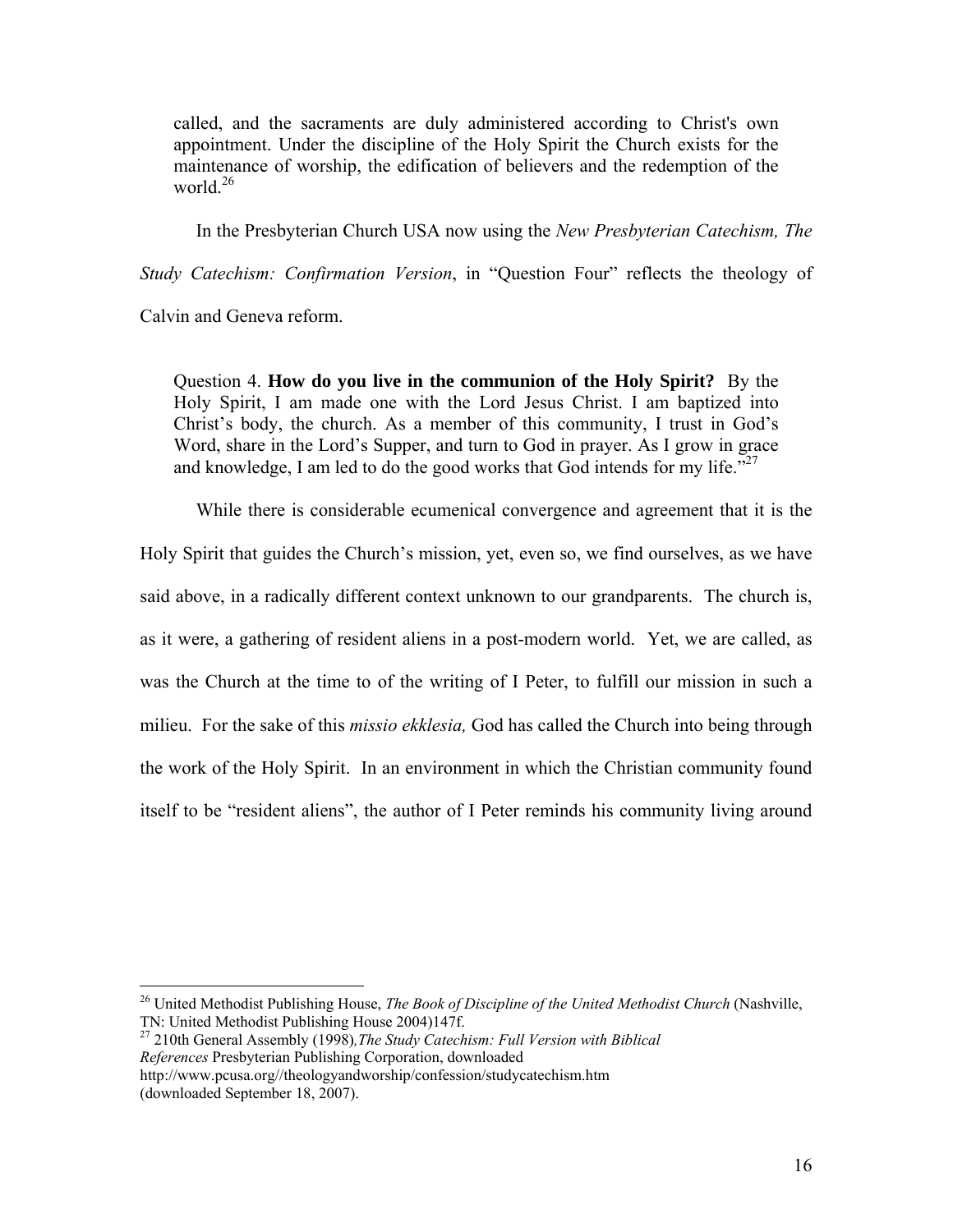65 AD that it is God who has called them into being as a community.<sup>28</sup> As I Peter says in Chapter 2:

 $^{9}$ But you are a chosen race, a royal priesthood, a holy nation, God's own people, in order that you may proclaim the mighty acts of him who called you out of darkness into his marvelous light. <sup>10</sup>Once you were not a people, but now you are God's people; once you had not received mercy, but now you have received mercy.

But lest this community become smug and see her existence in exclusivist terms, the Apostle Paul would remind us as he did the Roman Christians in Romans 9-11, that we have not supplanted Israel as God's Covenant People. To the contrary, we have been grafted into the olive tree of Israel as part of God's design that he might reveal himself to be faithful. This is an important factor as we look at the primary text used today as the model for Evangelization.

# *Toward a Theology of Evangelization*

 In an effort to better develop a theology of Evangelization we have looked at our present reality followed by a theology of the *missio dei* and the *missio ekklesia*. This is an important endeavor that we first discover the meaning of mission. J. Paul Rajashekar pointed out "Mission and evangel[ization]ism cannot therefore be anything but dialogical. The aim of teaching mission and evangel[ization]ism in theological training is not to win people for Christianity but to think theologically and respond appropriately in different situations of mission and ministry...."<sup>29</sup>

1

<sup>29</sup>J. Paul Rajashekar's in "Theological education in a pluralistic context: an overall assessment" in the book *Ministerial Formation and A Multi-faith Mission Milieu: Implications of Interfaith Dialogue for Theological Education,* as quoted by Norman E. Thomas, ed. *Classic Texts in Mission and World Christianity; A Readers Companion to David Bosch's Transforming Mission.* (Maryknoll, NY: Orbis Books, 2003), 300.

<sup>28</sup> William J. Dalton, S.J. "The First Epistle of Peter" in *The New Jerome Biblical Commentary,* ed. Raymond E. Brown, S.S., Joseph A. Fitzmeyer, S.J., Roland E. Murphy, O.Carm., 903-908. (Englewood Cliffs, NJ: Prentice Hall, 1990), 903.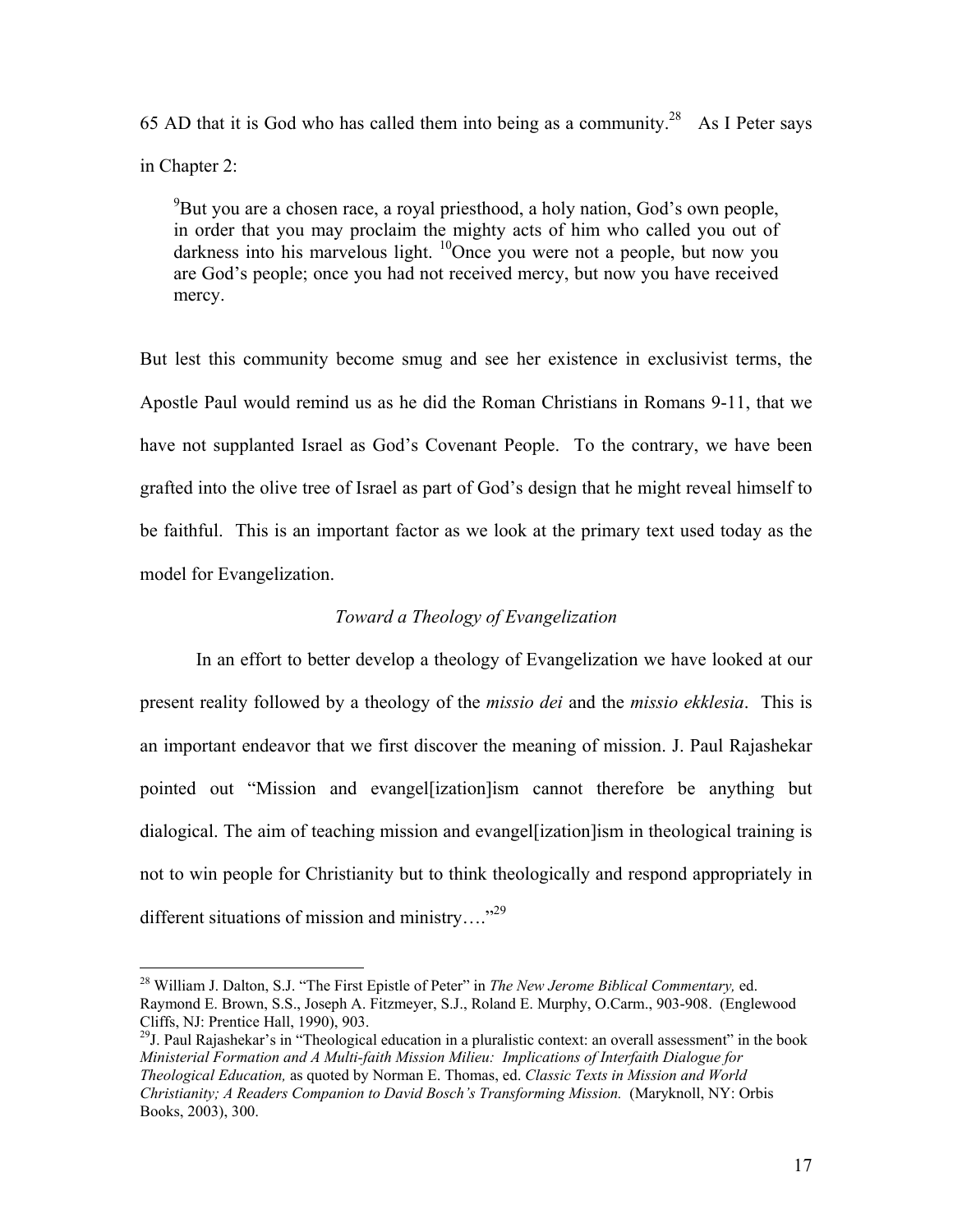David Bosch echoed these sentiments when he outlined eighteen convictions of what he referred to as "evangelism". These are: 1) mission is "wider than evangelism", 2) "evangelism should not be equated with mission", 3) "evangelism maybe viewed as an essential dimension of the total activity of the church", 4) "evangelism involves witnessing to what God has done, is doing, and will do", 5) "evangelism does aim at a response", 6) "evangelism is always invitation", 7) "the one who evangelizes is a witness, not a judge", 8) "even though we ought to be modest about the character and effectiveness of our witness, evangelism remains an indispensable ministry" 9) "evangelism is only possible when the community that evangelizes – the church –is a radiant manifestation of the Christian faith and exhibits an attractive lifestyle", 10) "evangelism offers people salvation as a present gift and with it an assurance of eternal bliss", 11) "evangelism is not proselytism", 12) "evangelism is not the same as church extension", 13) "to distinguish between evangelism and membership recruitment is not to suggest, though, that they are disconnected", 14) "in evangelization, 'only people can be addressed and only people can respond'", 15) "authentic evangelism is always contextual", 16) "because of this, evangelism cannot be divorced from the preaching and practicing of justice", 17) "evangelism is not a mechanism to hasten the return of Christ, as some would suggest", 18) "evangelism is not only verbal proclamation".<sup>30</sup>

In the post-Christendom age of the  $21<sup>st</sup>$  century, when more and more adults do not even know the good news of God's love in Jesus Christ, the church is called, as never before, to fulfill its work as articulated in what we often refer to as the "Great Commission" (Matthew 28:16-20).

#### **Matthew 28:16-20**

 $30$  Bosch, 411ff.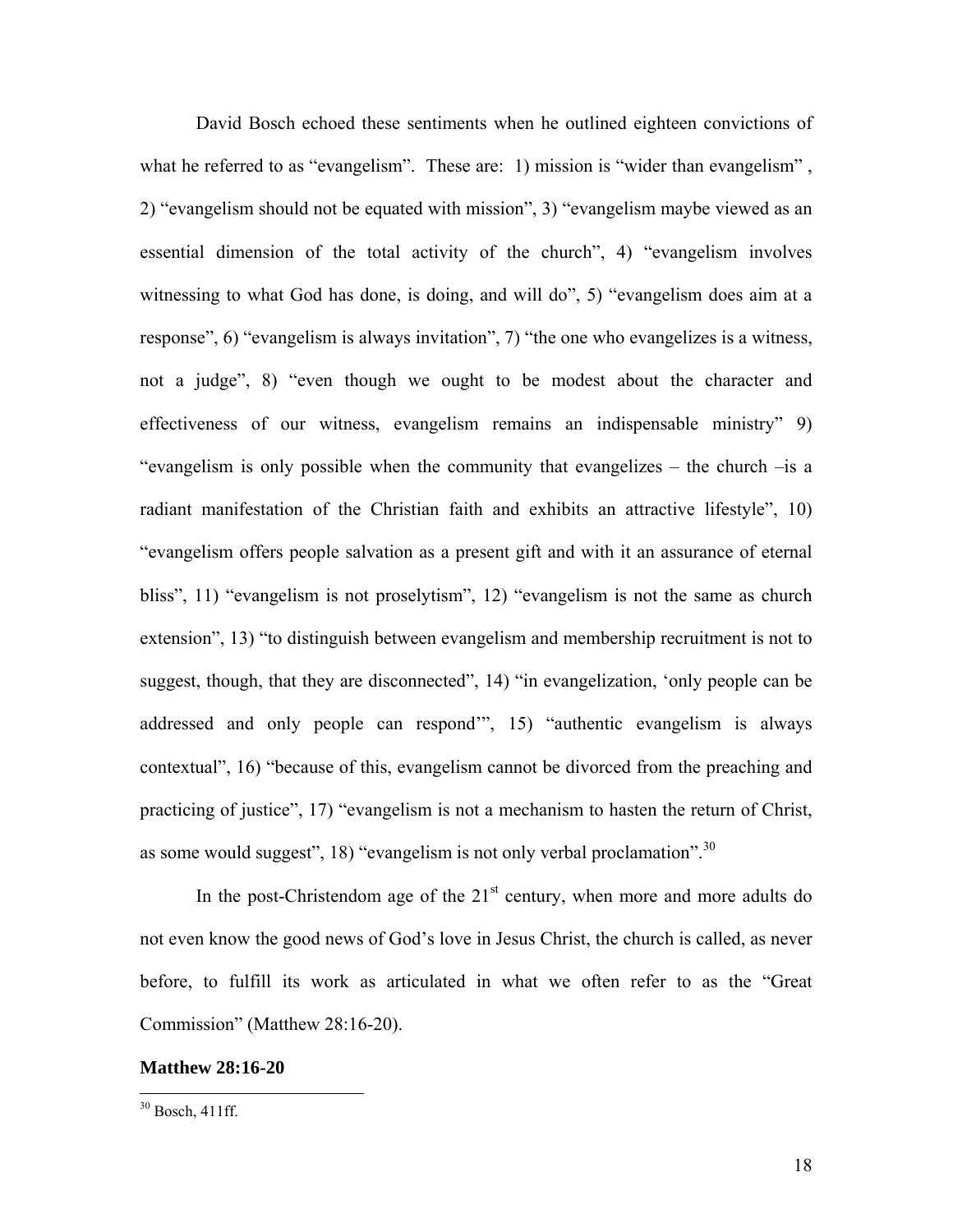$16$ Now the eleven disciples went to Galilee, to the mountain to which Jesus had directed them. <sup>17</sup>When they saw him, they worshiped him; but some doubted. 18And Jesus came and said to them, "All authority in heaven and on earth has been given to me. 19Go therefore and make disciples of all nations, baptizing them in the name of the Father and of the Son and of the Holy Spirit,  $20$  and teaching them to obey everything that I have commanded you. And remember, I am with you always, to the end of the age."

 Part of what makes interpretation of this text a challenge is the overwhelming baggage we bring to it. If we are to fairly access this familiar text and its meaning, it is important to reevaluate our assumptions. To aid us in this, we look to Michel de Certeau who was a French Jesuit and scholar whose work combined psychoanalysis, philosophy, and the social sciences. He spoke of how a given historical event could be recaptured from its context of history and then be restructured to convey a new meaning from another perspective. This might be done as another person present at the original event recaptures or tells the story from another perspective than the one remembered by other observers or participants. One who is a later observer or historian might be said to recapture the event as he or she retells the story at another time in history.<sup>31</sup>

Following de Certeau's methodology, we might confess to a recapturing and restructuring of Biblical texts, as various commentators from the ancient Church to the present day to have exegeted texts. The degree to which there was the intentional recapturing and restructuring of these texts and their meanings varied, depending whether one was using the text homiletically, in apologetics, or dialectically. This is especially true of Matthew 28, which in the last two centuries has been cited as the text for a model of mission and evangelism.

<sup>31</sup> Michel de Certeau, *The Capture of Speech and Other Political Writings* (Minneapolis, MN: University of Minnesota Press, 1997),5f.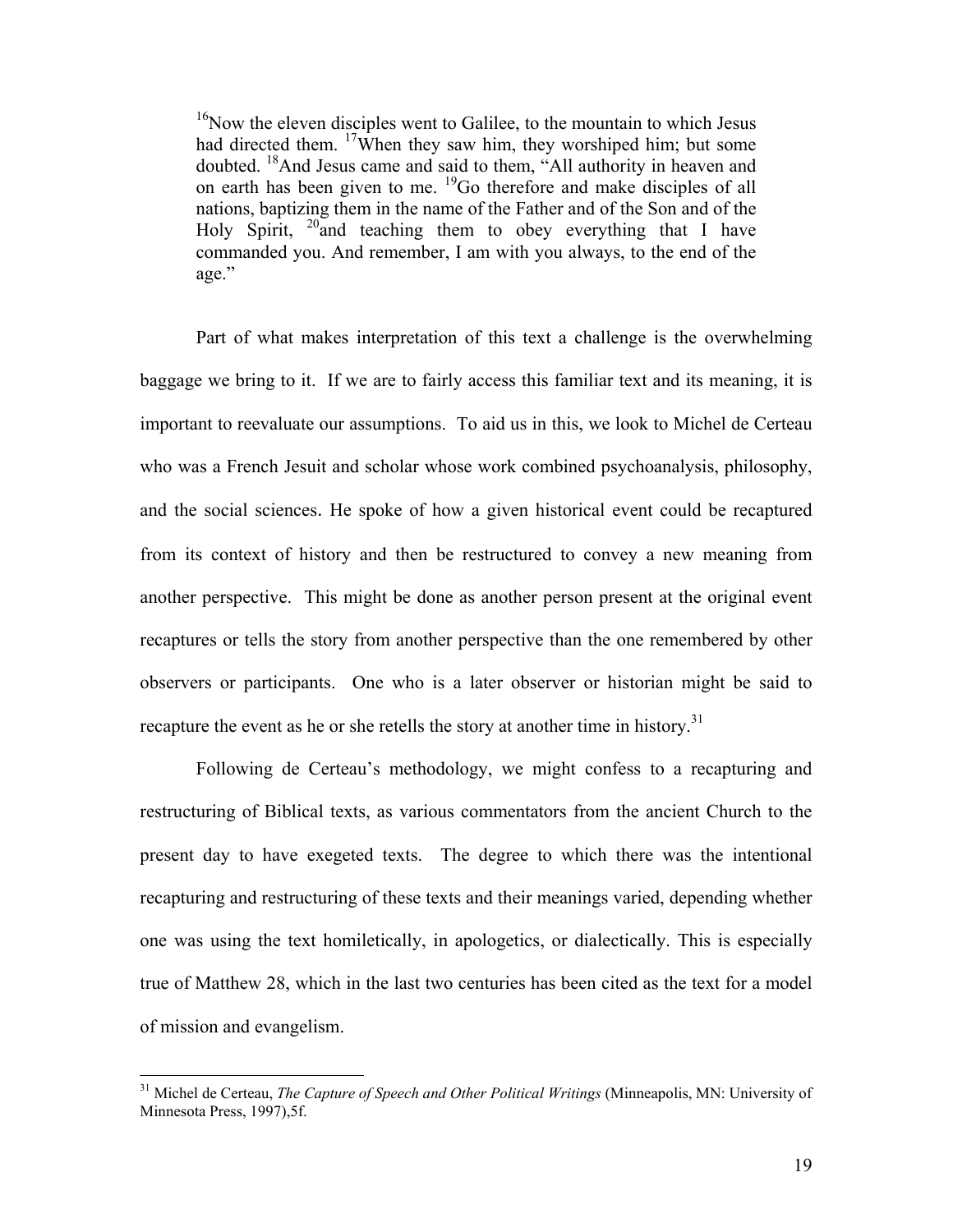Many have assumed, in contradiction to what we have suggested based on David Bosch's reflections discussed above, that mission and evangelism are terms which are synonymous. This has been exacerbated in modern times by often speaking of Matthew 28:16-20 as a paradigm of the mission of the Church. Yet, this understanding is a relatively recent reality. In fact, none of the Lutheran, English or Geneva reformers ever spoke of our text in question as the "Great Commission". Perhaps, even more startling, given all of the present day theological discussion of the imperatives of the "Great Commission", did these reformers nor the theologians of the Church in Rome ever refer to the text as a paradigm of the mission of the Church. Throughout the Middle Ages, the paradigm of the Church's Mission in Roman Catholicism had been taken from the "Parable of the Great Dinner" in Luke 14:23 where Jesus tells us: "Then the master said to the slave, 'Go out into the roads and lanes, and compel people to come in, so that my house may be filled. $\frac{1}{32}$ 

Amid the efforts to reform the Church of Rome, it would be fair to say that an accurate Biblical model for mission among the early Lutheran reformers might well be Romans 1:16 in which the Apostle Paul writes: "For I am not ashamed of the gospel; it is the power of God for salvation to everyone who has faith, to the Jew first and also to the Greek."<sup>33</sup> One might well make the case that among those of the Reformed traditions, the early  $16<sup>th</sup>$  century model for mission was Romans 1:16 as well. Much of the reason for this was that the Geneva, German, and Scandinavian reformers sought to reform the Church, not create a new entity. Their urgency to free up the gospel for the sake of those who might hear its saving and life giving word, it might be argued, was for them the

1

 $32$  Bosch, 236.

 $33$  Ibid., 240.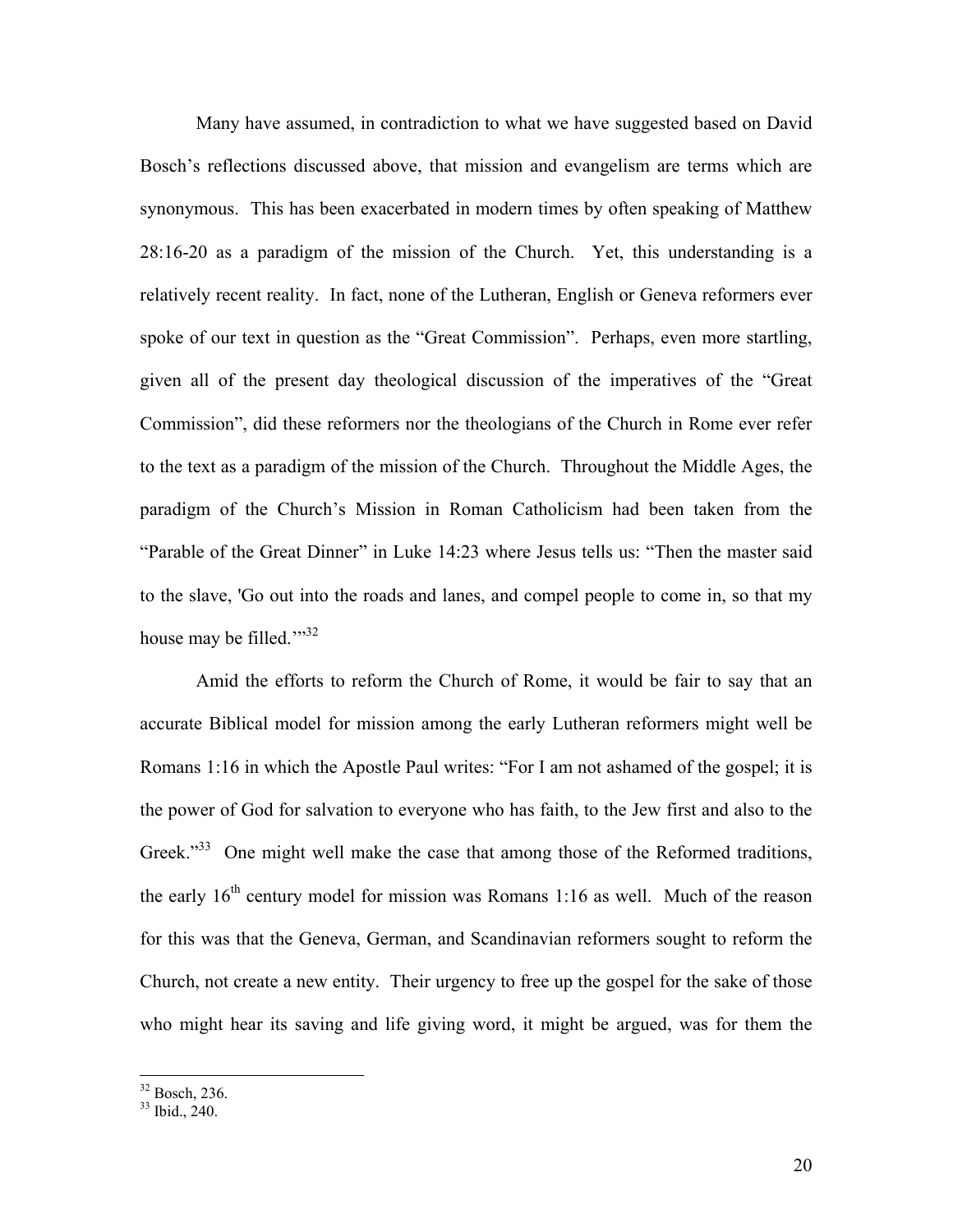focus of the Church's mission. One must also remember that in the early  $16<sup>th</sup>$  century European exploration of the America and the West Indies was an altogether new reality, and limited primarily to the endeavors solely of the Portuguese and Spanish crowns. Thus, in the early sixteenth century, an intentional policy proclaiming the Gospel to those in the New World, who were yet to hear that Word, was limited to two Iberian nations, who were definitely within the fold of the Holy See of Rome.

As much as most Protestants of the  $19<sup>th</sup>$  and  $20<sup>th</sup>$  centuries made of the mission of the Church to be articulated in the "Great Commission", it was not the reformers of Germany, Switzerland, or the United Kingdom, of the preceding centuries who gave it much attention. When Matthew 28 was quoted by most of the reformers, it was most often to articulate canonically, confessionally, homiletically, and most certainly polemically, that the churches of the reformation baptized, and did so in the Triune name, as was commanded by Christ. It fell to the obscure Dutch Reformer, Adrian Saravia, to give Matthew 28:16-20 the famous title by which we often refer to it. As a young contemporary of John Calvin, Saravia in 1590 argued that the "Great Commission was an essential activity of the Church and that only if it was carried out would the promise of Jesus in Matthew 28:20, to be with us "always, to the end of the age" be continued. The tract in which he made this bold assertion was rejected by none other than Theodore Beza, Calvin's successor in Geneva. Ironically, Saravia argued that the "Great Commission" was only validated by maintaining a church polity in which there were bishops in "apostolic succession." His insistence on the need for bishops in "apostolic succession" certainly won him few friends in Geneva, and ultimately became the prevailing concern over the "Great Commission's" imperative to make disciples. Some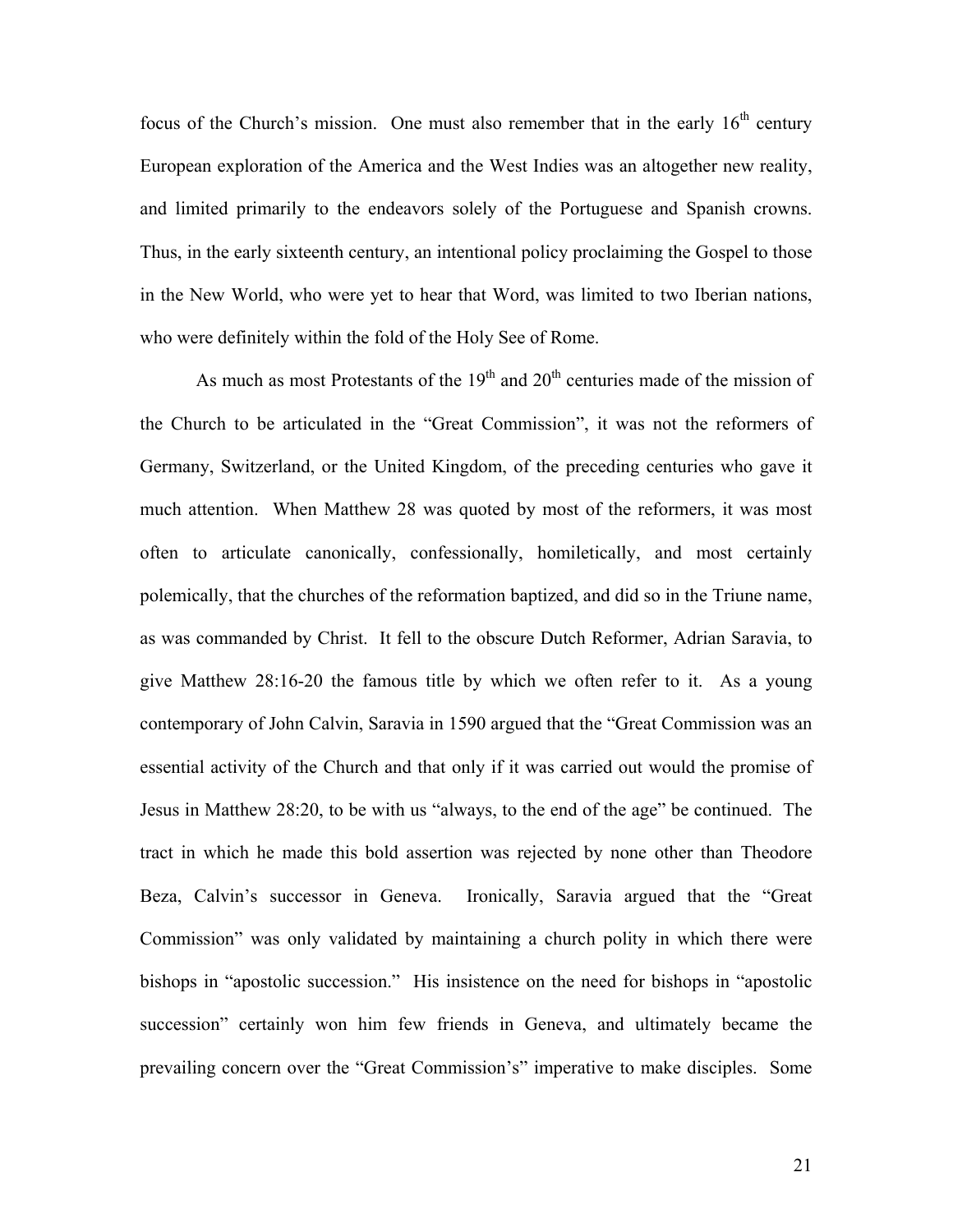years later Adrian Saravia left the Netherlands for England whereupon he joined the Anglican Church.<sup>34</sup>

Beyond the history of the interpretation of the text there is much which textual exegesis can offer us. In the Greek text, of the four verbs, "go", "make", "baptizing", and "teaching", only the verb "make" is in the aorist imperfect. The other three verbs, significantly enough, are present active participles. As a result, the acts of going, baptizing, and teaching hinge on the command to "disciple". This "commission" must be understood not just within all that Jesus taught, but within the entire covenant made first with Israel. Another matter that is important to appreciating this text is that of Emmanuel. In Isaiah, Emanuel, i.e. God with us, is the son of the king. In Matthew's Gospel Emmanuel, becomes a symbol of Christ the Son of God, whose presence among us assures that the Church continues to be guided in its ongoing intentional activity of going, baptizing and teaching. Yet as the title has been restructured and captured as the old meaning of the name from Isaiah has now taken on a more expansive meaning. Now it is Christ who is continually with his Church, compelling it to see its ongoing work as a continual ministry of discipling by teaching and initiating through baptism.

Such a meaning to this text re-informs and recaptures our understanding of Christian initiation. This recaptured meaning of the so called "Great Commission" reenvisions what is often seen as a program and restructures it as an essential mission of what an initiating Church is called to be and do. In such a mission as Jesus calls his followers to make disciples, the church is challenged as never before to invite and build up in the faith those who are unchurched or, as yet, unbaptized. The catechumenate,

<sup>34</sup> Bosch, 247f.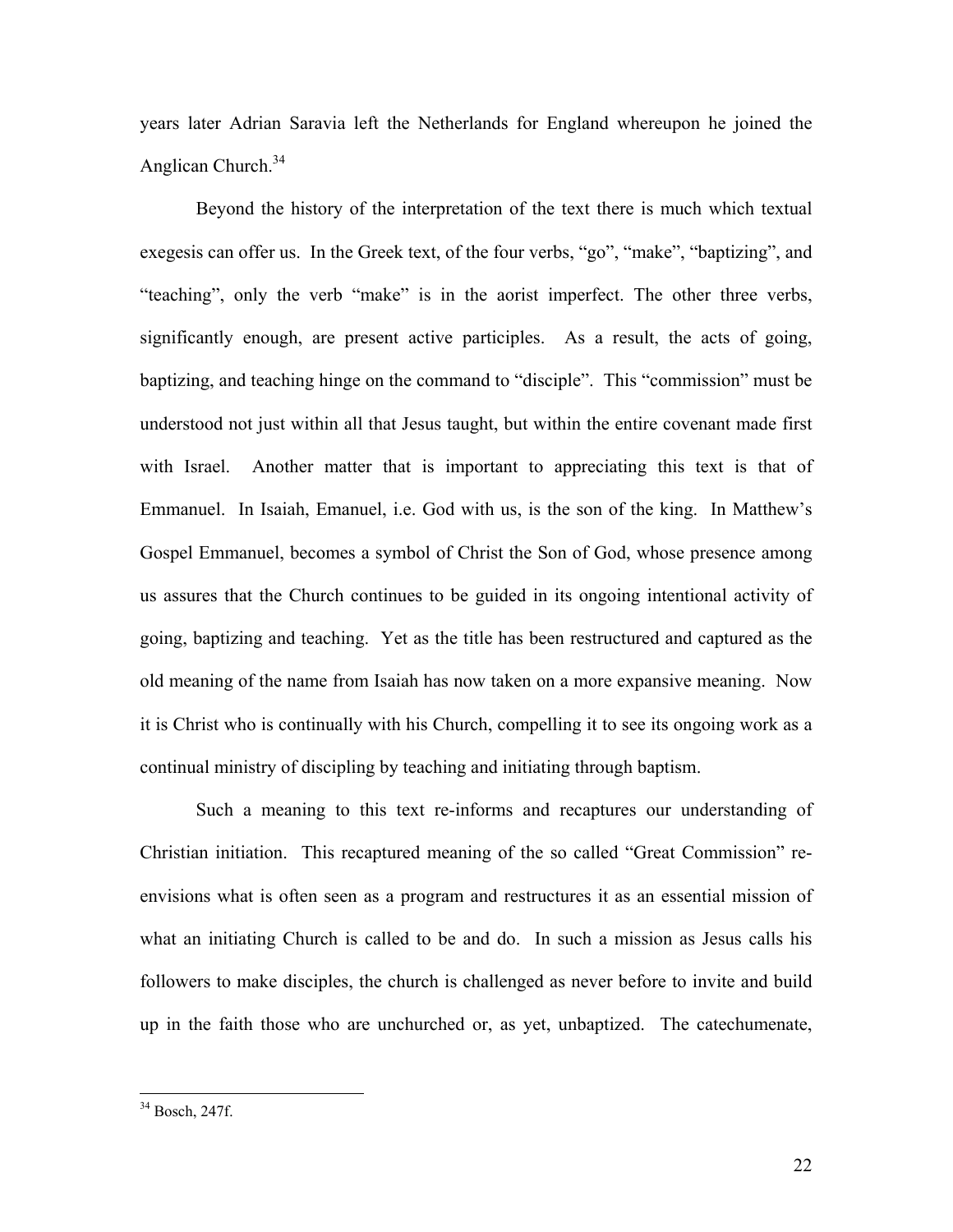(from the Greek meaning "sounding in the ear") is a vehicle which the church is, once again, exploring as a way of being faithful to this mission of discipling.<sup>35</sup>

 At this juncture it is important to remember that the Holy Spirit does not call a Church into being and send it out to serve apart from the whole of salvation history. To do otherwise excludes the Church from the engrafting with Israel of which Paul spoke in Romans 9-11. But the question is why should the Church evangelize, or as many prefer to call it, do the work of evangelization. Karl Barth in his *magnum opus*, *Church Dogmatics* expounded on the way in which God the Father fulfils His Lordship over all creation. In Barth's exposition, he spoke of the Father's activity of empowering the activity of evangelization.

But again, if we are to see how necessary this matter is, we have to consider the significance acquired by creaturely existence within the divine covenant of grace. For there is more to be said than that within this covenant the creature can be only the object of the divine activity, nor is this the positive side of the matter. For in so far as the creature is the object of the divine activity and the recipient of the grace of God, it becomes *ipso facto*, not the means of this grace, for grace works directly or not at all, but its witness and herald and proclaimer. Thus even in the utter humility of its spiritual existence it acquires and active function within the history of the covenant. It has a mission to fulfill, or a commission to execute, a mission or commission to its fellow-creatures. Abraham becomes the father of Isaac and Jacob and therefore the forefather of Jesus Christ. Israel becomes a light of the gentiles. The prophets are not prophets to themselves but to their people. Jesus Christ had to become a man to represent as man all other men. The Biblical miracles, and later baptism and the Lord's Supper, are signs of the work and revelation of God. The church is either a missionary church or it is no church at all. And Christians are either the messengers of God (with or without words) to both Jew and Gentile or alas they are not Christians at all.<sup>36</sup>

<u>.</u>

<sup>35</sup>ELCA, *Welcome to Christ - A Lutheran Introduction to the Catechumenate,* (Minneapolis, Minnesota: Augsburg Fortress, 1997) 7.<br><sup>36</sup>Karl Barth, *Church Dogmatics III.3 "The Doctrine of Creation".* (New York: T.T. Clark, 2002,

paperback reprint of first edition, 1960), 64f.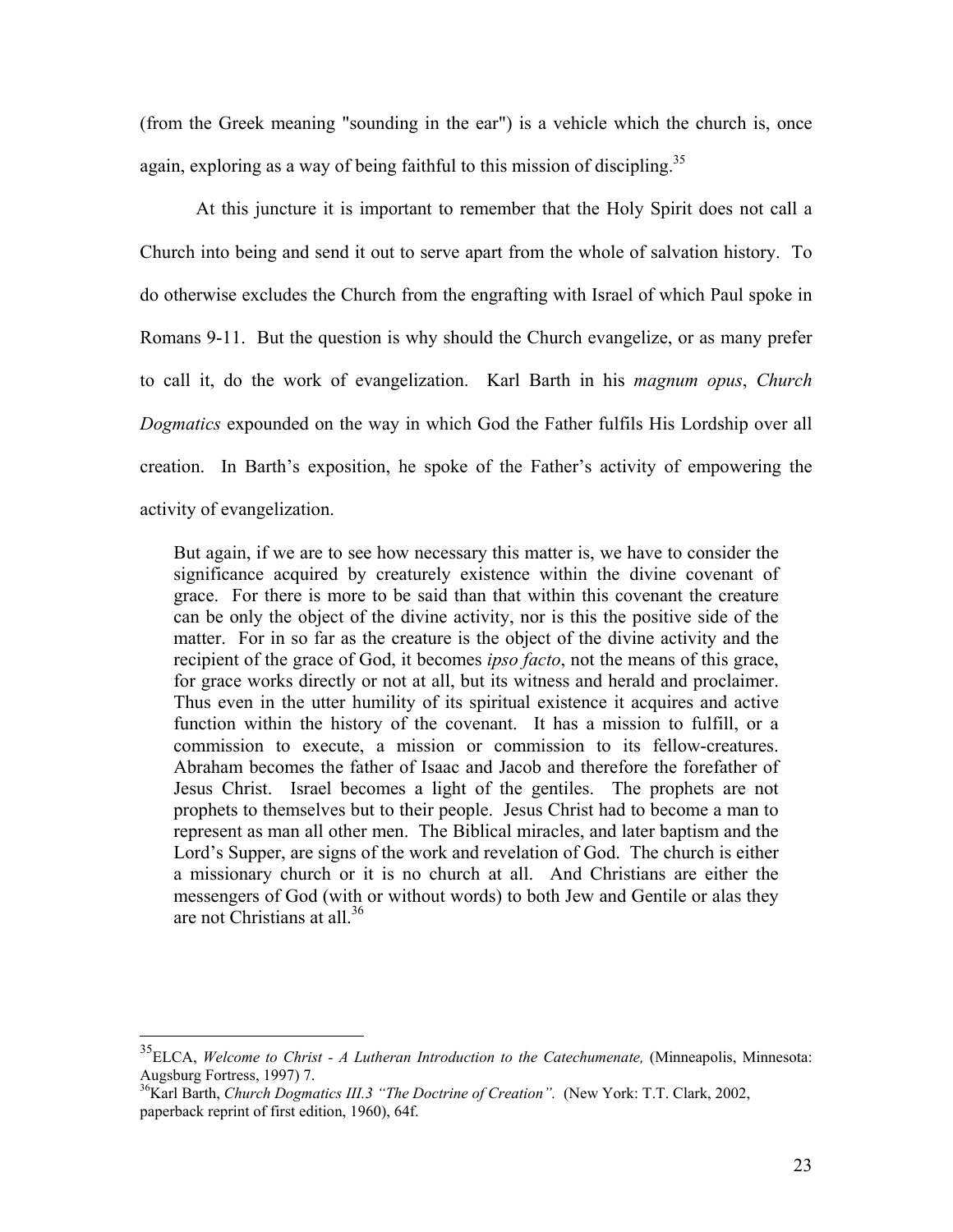While Barth sounds a note of anti-sacramentalism in this quote from his *Church Dogmatics*, what we should not fail to recognize is that for Barth, we as creatures living under the care and rule of the Father's Lordship are revealed as faithful followers of the Crucified by our serving as messengers of God. Indeed serving as evangels is an essential activity of our calling as Christians. When we consider such an essential activity by God's people within a Sacramental and ecclesial theology, we recognize that through the Church's ministry of Word and Sacrament, God has called, gathered and enlightened the whole Christian assembly, empowering her for the ministry of evangelization. Either the Church bears the mark of that activity or as in Barth's words: "alas [we] are not Christians at all."

We are therefore, compelled by the one who called us to walk with and share the gospel which is that which builds up persons in the faith. This walking with persons as guided by the Holy Spirit is what is modeled in the story of the Ethiopian Eunuch in Acts 8. The story of the Ethiopian Eunuch has sometimes been cited as not supporting a lengthy catechumenate, since the eunuch was baptized in a short span of time after meeting Phillip. However, what should not escape our notice is the catechumenal process that is at work in this text. The eunuch is riding in his chariot returning home from worshiping in Jerusalem. As a eunuch, he was not permitted to become a proselyte to Judaism, yet this "God fearer" is drawn to the Hebrew Scriptures. As the eunuch sits in his chariot reading from the prophet Isaiah, the Spirit compels Phillip to go over to him. Phillip asks the Ethiopian "God fearer" a question. "Do you understand what you are reading?" The eunuch then asks an essential question of any inquirer into the Christian faith: "How can I unless someone guides me?" He then invites the deacon into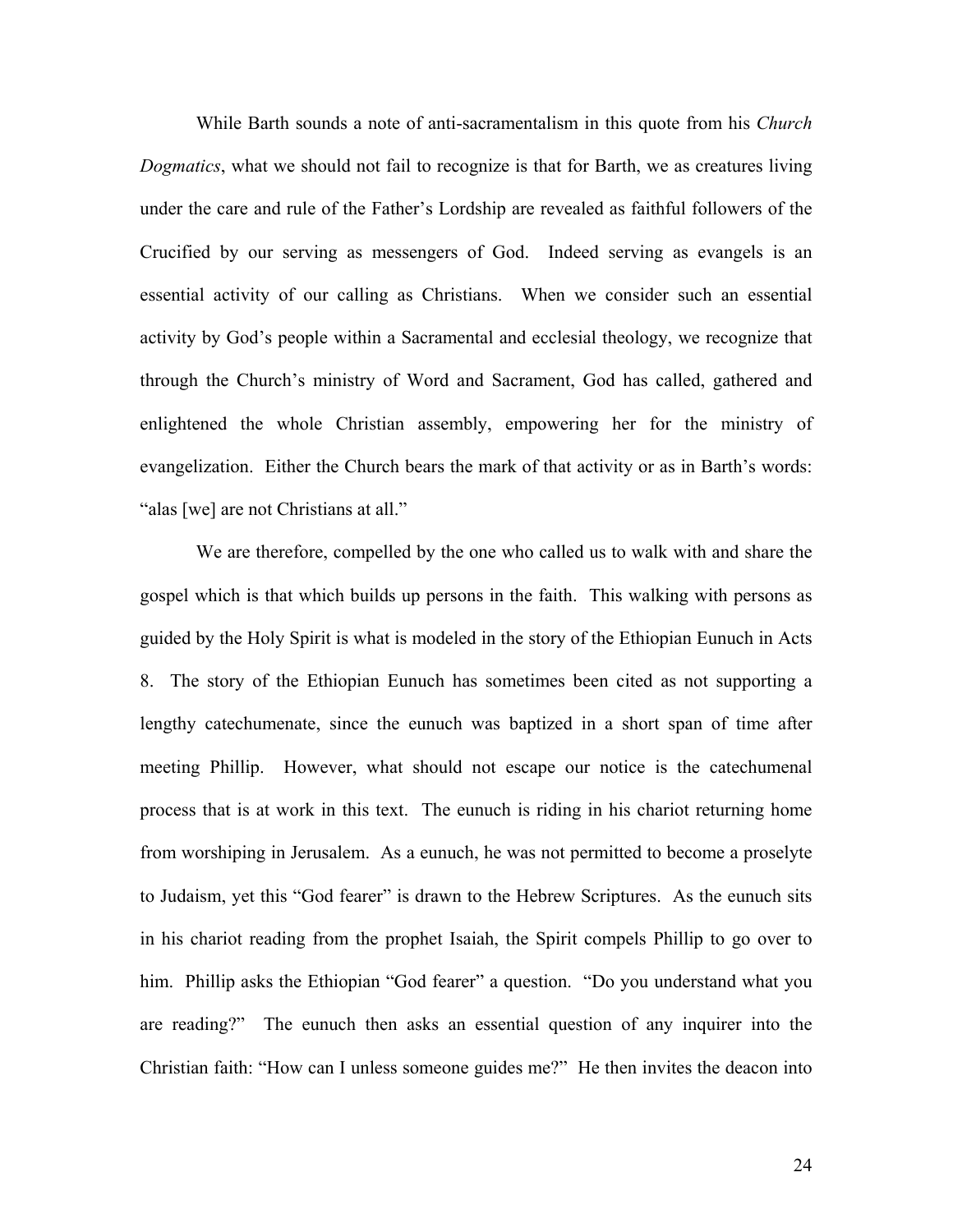the chariot with him and they together look at Isaiah 53:7-8. Then the eunuch asks Phillip, "About whom, may I ask you, does the prophet say this, about himself, or about someone else?"

What Phillip and this treasurer to the queen of the Ethiopians have begun is a simplified catechumenal process. The inquirer asks a question to which a guide and mentor responds. In this story in Acts 8, Phillip begins to interpret Isaiah 53 in light of Jesus of Nazareth. The discourse of questions and answers as recorded in Acts, though brief, culminates in the Ethiopian's request to be baptized. Though the Catechumenal process described by Luke here is brief, it entails the relational, question and discernment of the catechumenal process between mentor and inquirer. When is the catechumen baptized? How long does it take? The process lasts as long as it takes. It continues to be guided by the inquirer or the catechumen. Only when the catechumen is ready to proceed in the process, does the mentor proceed with the inquirer or candidate.

It is important to remember in this story what proceeds directs, and follows the actions of Phillip, the deacon, and the Ethiopian who has asked "what is to prevent me from being baptized." It is none other than the Holy Spirit. The Spirit guides the catechumenate regardless of the length of the process. The catechumenate, as used in the ancient church, which is enjoying a revival in the post-Christendom church, seeks faithfully to follow the model of both the "Great Commission" and Acts 8.

 Providing a process of the catechumenate is more than just preparing and forming persons for Baptism into the Church. A better, and might we aid more Scripturally accurate way of speaking of this process it to use the term "building up" or "up building", when referring to that which takes place in the lives of catechumens and

25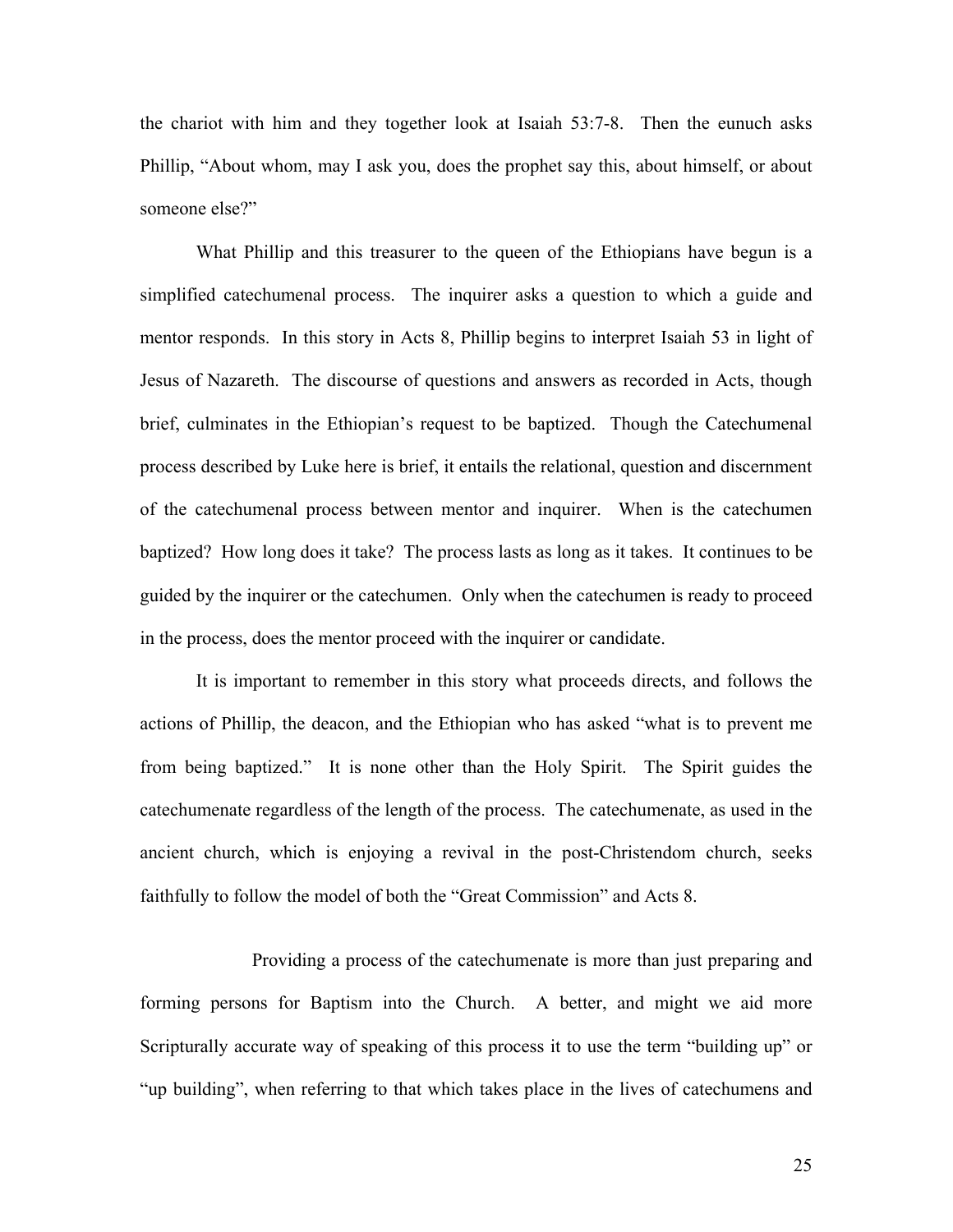affirmers as they together encounter the Word of God. Charles Campbell points out that the term *oikodomein / oikodomē* or "building up" "is an important image in the Biblical idiom; it is part of the peculiar speech the church needs to learn to speak. Because of its communal, messianic, eschatological and apocalyptic dimensions, *oikodomein* is not translated very well into the more domesticated term 'formation'".<sup>37</sup>

Therefore the process which begins with the catechumenal entry rites, formally marks the beginning of a process of building up persons in the body of Christ. Thus this term is a more theologically appropriate one to describe that which takes place in the catechumenate, rather than the often used, term "formation". Yet, the catechumenate is a process of initiating persons into the Kingdom of God. As William J. Abraham reminds us, this initiation does not take place in an intellectual vacuum. "It requires ultimately a uniquely Trinitarian conception of God, one that seeks to hold to the mystery of God's action in Christ and through the Holy Spirit without wandering into a shallow obscurantism.38 To be Trinitarian in our approach to evangelization is to take seriously initiation of persons into the life within the both the *missio dei*, and the *missio ekklesia.* 

 The Catechumenal process and the rites of welcome used in our Church bodies particularly are predicated on a sound understanding of evangelism. Any notion that to engage in catechumenal process without the initial work of evangelization and a sound theology of evangelization, invites persons into the realm of empty meaningless ritual. If one were to envision the metaphor of a modern roadway, a well surveyed route through varieties of terrain might represent the *missio dei,* The *missio ecclesiae* could be

<sup>&</sup>lt;sup>37</sup>Charles L. Campbell, *Preaching Jesus; New Directions For Homiletics in Hans Frei's Postliberal Theology*, (Grand Rapids, MI: William B. Eerdmans Publishing Co., 1997), 222.

<sup>&</sup>lt;sup>38</sup> William J. Abraham, *The Logic of Evangelism*. (Grand Rapids: William B. Eerdman's Publishing Company, 1989), 162.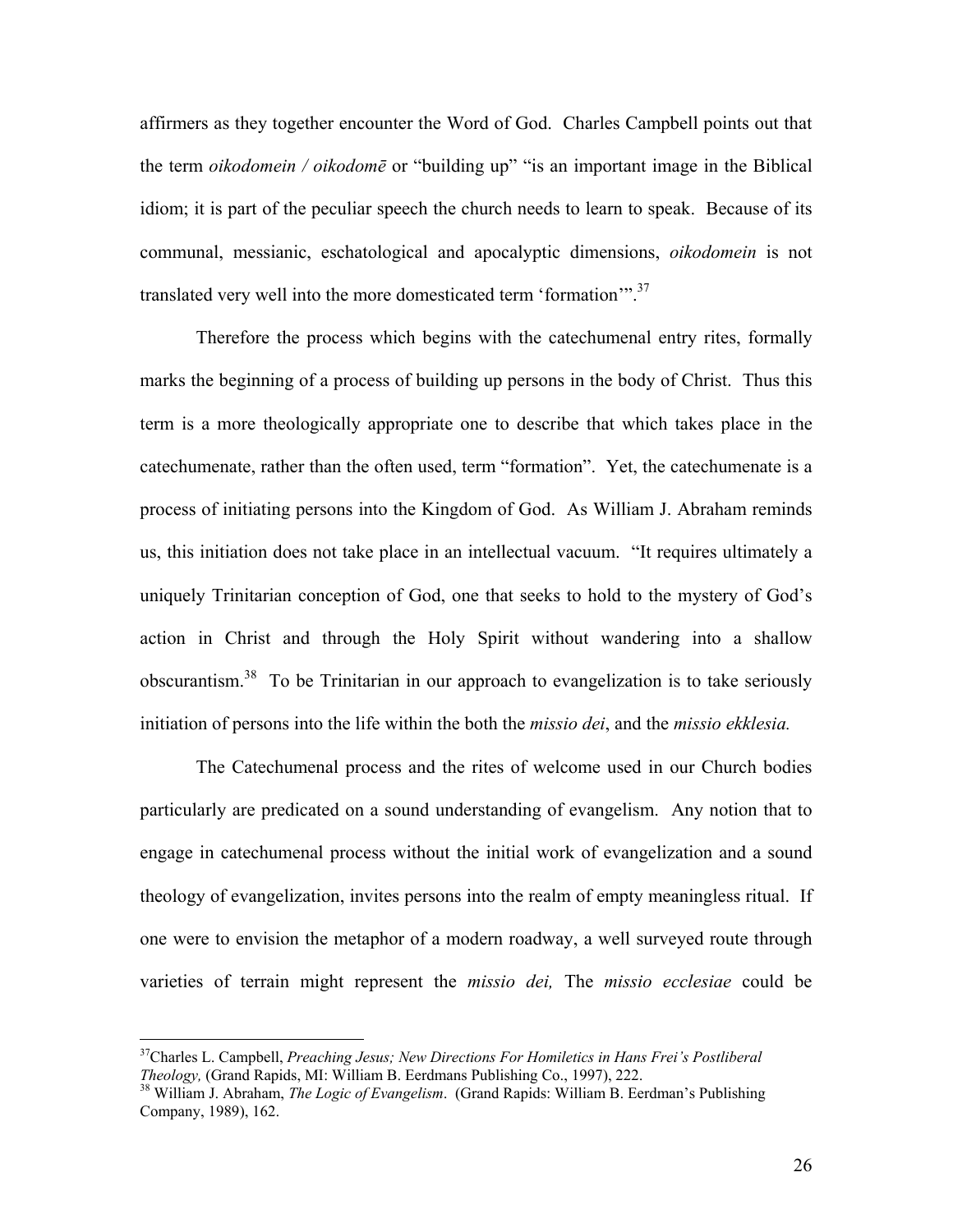compared to the roadbed, The catechumenate could be compared to the paved surface, with the entry ramps compared into a welcoming rite, and the entry points from other roads of travel in the post modern world marked with the signage and traffic signals of evangelization. The mission of the Church must rest in the well surveyed way of God's Mission. The catechumenate in turn would quickly disintegrate without the foundation of a good road bed built of the good foundation of faithfulness to its calling. The rites which mark the beginning of the catechumenal process become the access points and onramps into the catechumenal process. Getting to the onramps is not impossible without the signs of Evangelization marking the way, but it is certainly more difficult. What might be called gimmicky evangelism methods, are confused by the world littered with so many other signs and billboards marking other ways. The Church has and can continue to function without the catechumenate, but riding on the roadbed becomes rough and even hazardous, for those coming to the church for the first time. It could even be said that the Church at times has not followed the well surveyed route of the *missio dei.*  But with each piece in its place, the way becomes a smoother transition for the inquirer from the variety of routes into the route of catechumenate leading to baptism and baptismal living.

 The catechumenate is unique in itself in many ways. It is unique in that, as we have just said it presumes evangelization as an integral part of the process. It is unique also in that it is not a program in the church. Many practitioners of the catechumenate constantly remind themselves and others less familiar with it, that catechumenal ministry is always a process, never a program. Unlike many "faddy", "glitzy", "shrink wrapped" programs offered by many parts of the church, the catechumenate must be seen as firmly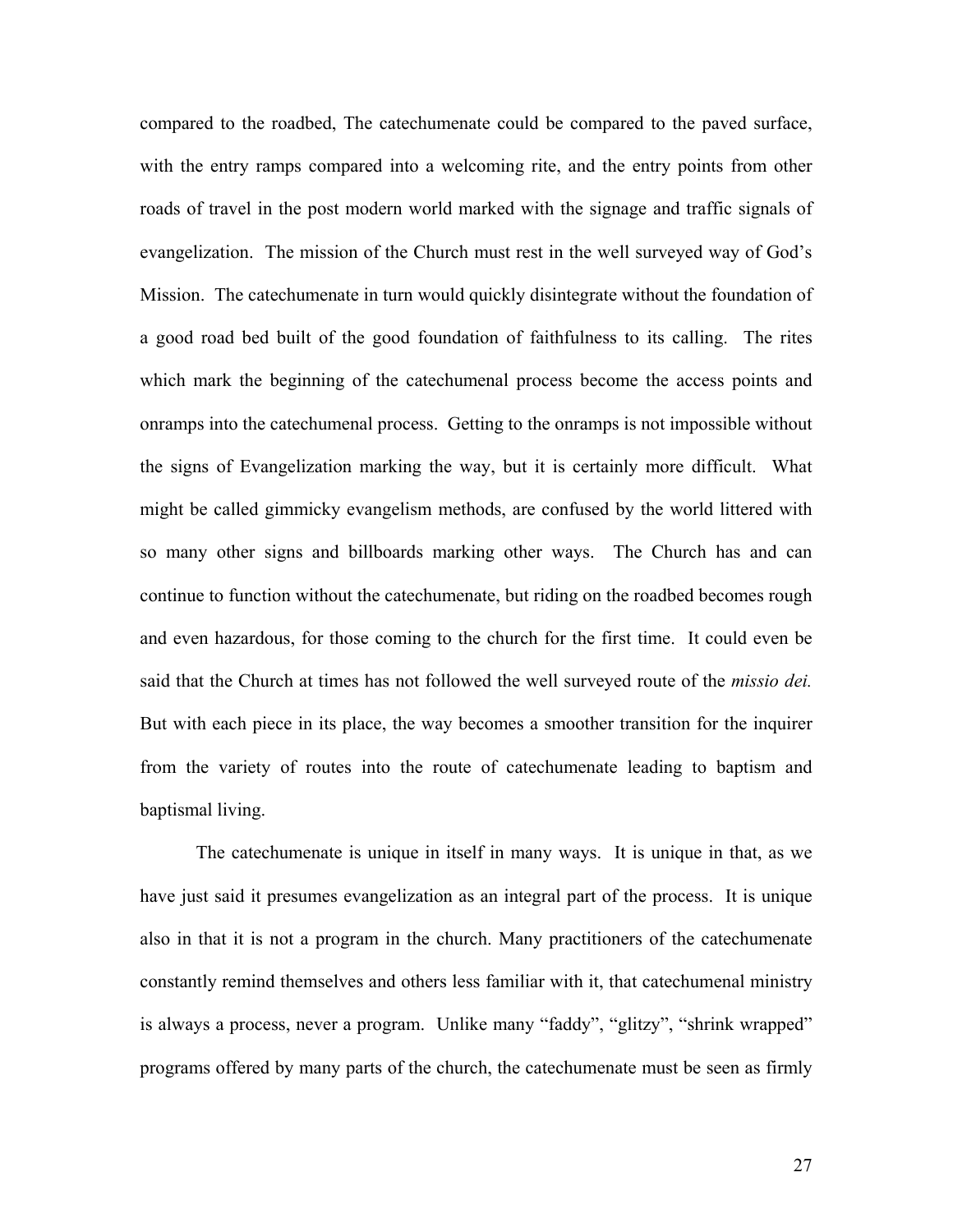fixed within the *missio ecclesiae* and the *missio dei.* It is driven not by the needs of a congregation that seeks new members, but is driven by the needs of seekers in need of discipleship. It is guided, as indeed is the whole Church, as the reformers so eloquently stated, by the work and sustenance of the Holy Spirit. The rites which punctuate the periods within the process are celebrated only when candidates are ready. For those who are driven by goals and objectives of a congregation for numbers, this aspect makes the process particularly a challenge. The process takes time. These unique characteristics of the process known as the catechumenate are to be found in catechumenal ministries of many denominations now using the process.

 Among all the rites of the catechumenate, one of the most profound for catechumens, sponsors, and the worshiping community is the first rite, which marks the formal recognition that one has entered into the process. The reasons for this profundity are likely as numerous as the participants themselves. For the sake of those who would come as seekers, and for the sake of the mission of whole Church, congregations considering the use and implementation of this onramp ramp into the catechumenal process how this process and this rite in particular, fits into the Church's evangelization endeavors, is worthy of careful reflection. Upon such reflection, this rite and the process itself clearly would prove to be is worthy of careful reflection of an integral of evangelization efforts which are a part of the Church's mission, within God's overall missional activity.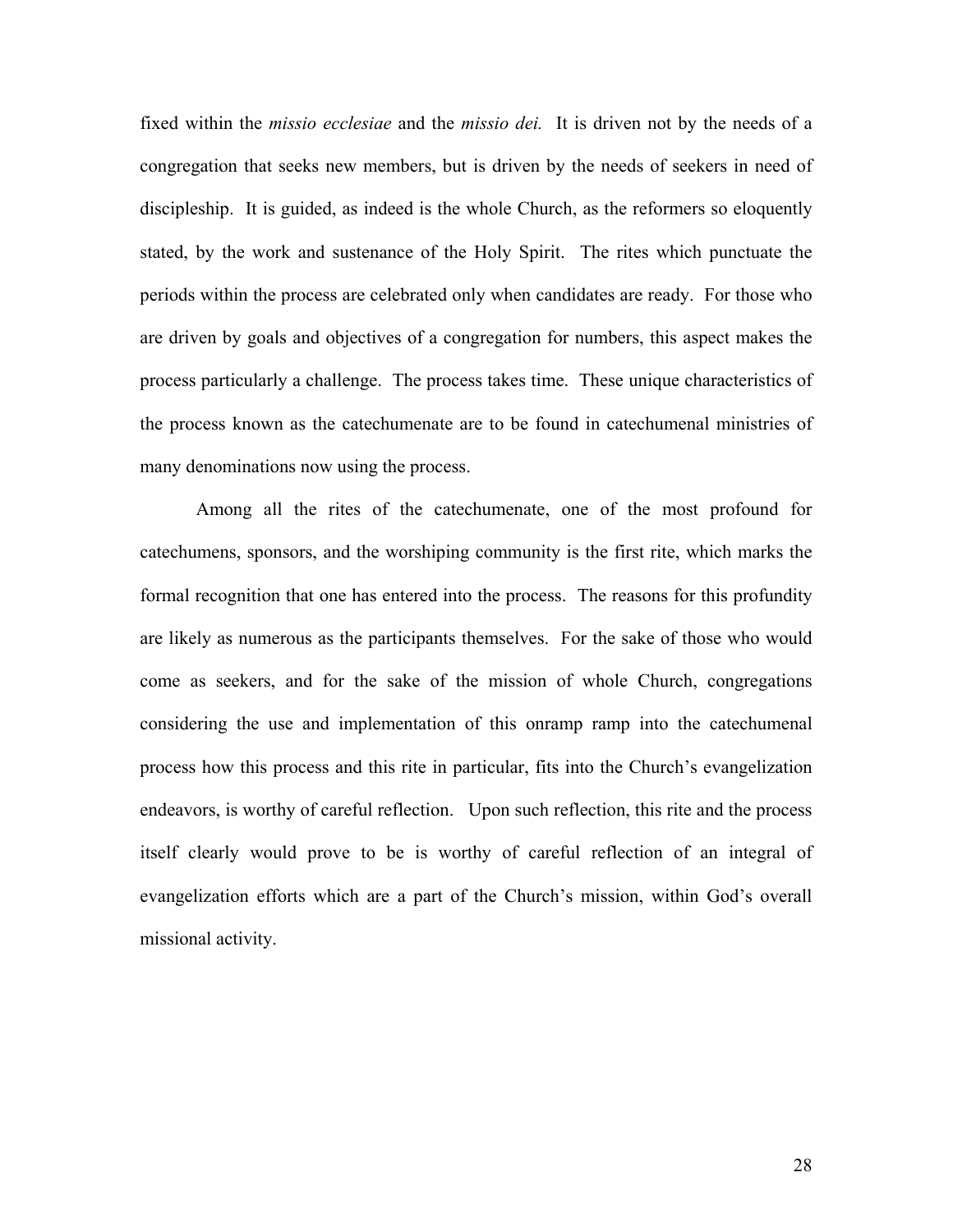### **Sources Consulted**

- Abraham, William J., *The Logic of Evangelism*. Grand Rapids: William B. Eerdman's Publishing Company, 1989.
- Anglican Communion Office, *The Lambeth Commission on Communion: The Windsor Report, 2004,* London: The Anglican Consultive Council, 2004.
- Barth, Karl, *Church Dogmatics III.3 "The Doctrine of Creation".* New York: T.T. Clark, 2002, paperback reprint of first edition 1960.
- Benedict, Daniel T. Jr., *Come To the Waters; Baptism and Our Ministry of Welcoming Seekers and Making Disciples.* Nashville, TN: Discipleship Resources, 1996.
- Berry-Bailey, Barbara, from the ELCA Division for Congregational Ministries, at the ELCA, Announcement made at the Task Force on the Catechumenate meeting, 14 November 2005. St. Paul Lutheran Church, Orlando, Florida.
- Bosch, David J., *Transforming Mission; Paradigm Shifts in Theology of Mission* Maryknoll, New York: Orbis Books, 1991.
- Bowen, John P., *Evangelism for "Normal" People; Good News for Those Looking for A Fresh Approach,* Minneapolis: Augsburg Fortress, 2002.
- Callahan, Kennon L., *The Future That Has Come; New Possibilities for Reaching and Growing the Grass Roots,* San Francisco: Jossey-Bass, A Wiley Company*,* 2002.
- Campbell, Charles L., *Preaching Jesus; New Directions For Homiletics in Hans Frei's Postliberal Theology,* Grand Rapids, MI: William B. Eerdmans Publishing Co., 1997.
- de Certeau, Michel, *The Capture of Speech and Other Political Writings,* Minneapolis: University of Minnesota Press, 1997.
- Dalton, William J. S.J. "The First Epistle of Peter" in *The New Jerome Biblical Commentary,* ed. Raymond E. Brown, S.S., Joseph A. Fitzmeyer, S.J., Roland E. Murphy, O.Carm., 903-908. Englewood Cliffs, NJ: Prentice Hall, 1990.
- Duckworth, Jessicah, Preparer of a Ph.D. Dissertation at Princeton University, not yet completed. Interview conducted by phone by author, 31 January 2006, from home to office.
- The Episcopal Church USA, *Book of Common Prayer, 1979,* New York: The Church Hymnal Corporation and the Seabury Press, 1979.